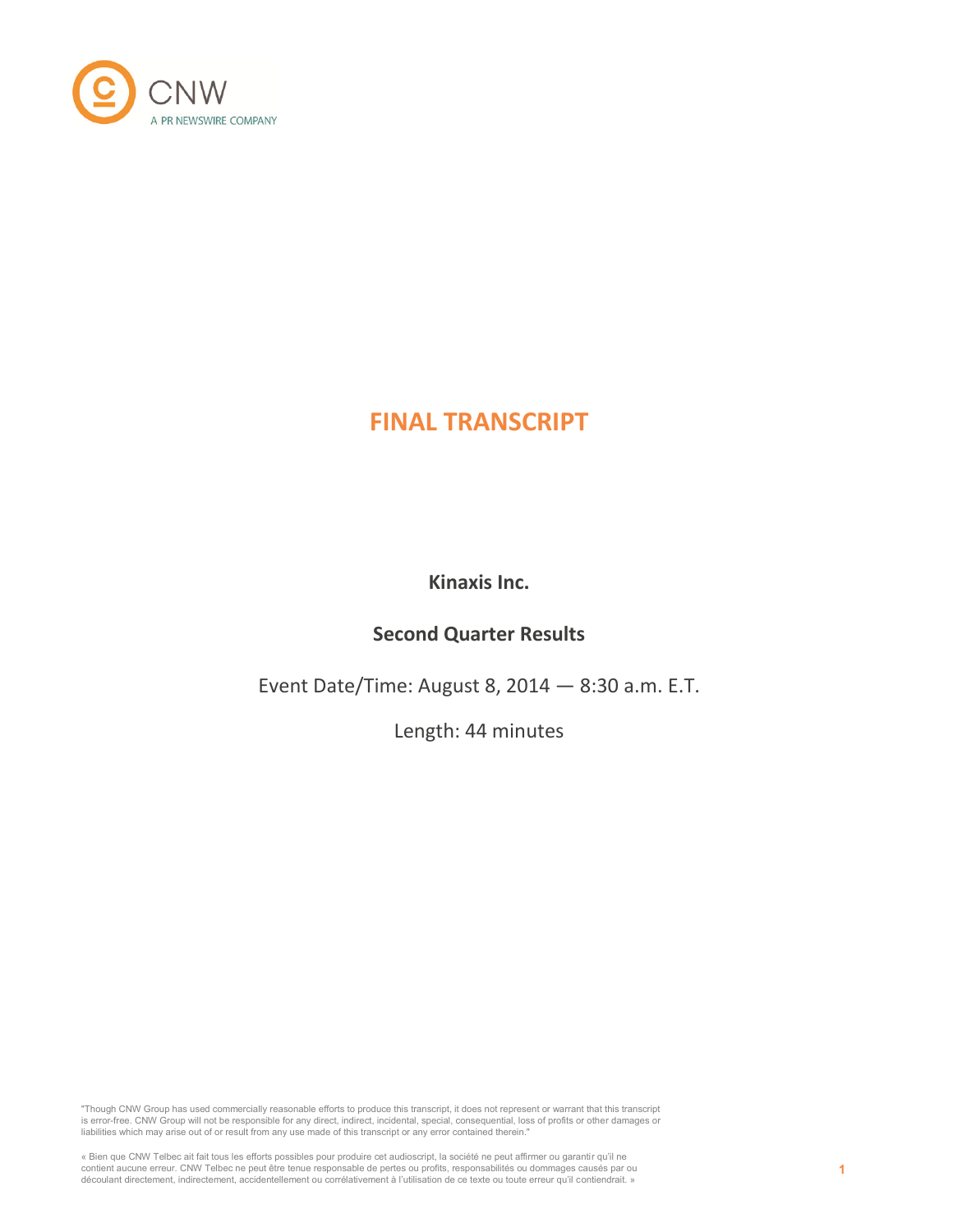#### **FINAL TRANSCRIPT**



August 8, 2014 — 8:30 a.m. E.T. Kinaxis Inc. Second Quarter Results

# **CORPORATE PARTICIPANTS**

**Doug Colbeth** *Kinaxis Inc. — President and Chief Executive Officer*

**Richard Monkman** *Kinaxis Inc. — Chief Financial Officer*

#### **CONFERENCE CALL PARTICIPANTS**

**Thanos Moschopoulos** *BMO Capital Markets — Analyst*

**Robert Young** *Canaccord Genuity — Analyst*

**Richard Tse** *Cormark — Analyst*

**Paul Treiber** *RBC Capital Markets — Analyst*

**Scott Penner** *TD Securities — Analyst*

**Kris Thompson** *National Bank — Analyst*

"Though CNW Group has used commercially reasonable efforts to produce this transcript, it does not represent or warrant that this transcript is error-free. CNW Group will not be responsible for any direct, indirect, incidental, special, consequential, loss of profits or other damages or liabilities which may arise out of or result from any use made of this transcript or any error contained therein."

« Bien que CNW Telbec ait fait tous les efforts possibles pour produire cet audioscript, la société ne peut affirmer ou garantir qu'il ne contient aucune erreur. CNW Telbec ne peut être tenue responsable de pertes ou profits, responsabilités ou dommages causés par ou découlant directement, indirectement, accidentellement ou corrélativement à l'utilisation de ce texte ou toute erreur qu'il contiendrait. »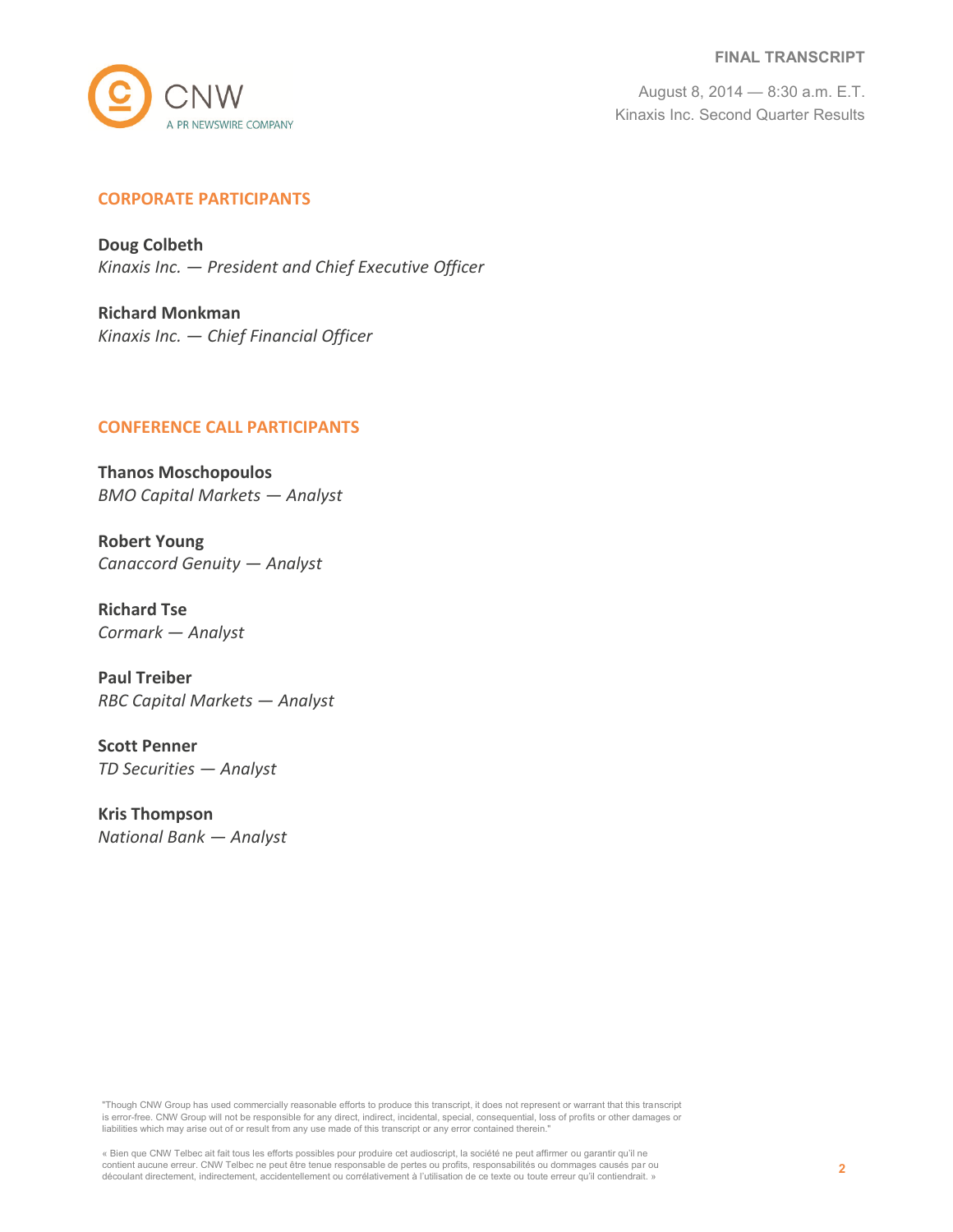

# **PRESENTATION**

#### **Operator**

Good morning, ladies and gentlemen, and welcome to the Kinaxis Inc. Fiscal 2014 Second Quarter Conference Call.

At this time, all participants are in a listen-only mode. Following the presentation, we will conduct a question-and-answer session. Instructions will be provided at that time for you to queue up for questions.

Before beginning its formal remarks, Kinaxis would like to remind listeners that today's discussions may contain forward looking statements that reflect current views with respect to future events. Any such statements are subject to risks and uncertainties that could cause actual results to differ materially from those projected in these forward-looking statements. Kinaxis does not undertake to update any forward-looking statements except as required.

I'd like to remind everyone that this call is being recorded today, Friday, August 8, 2014.

I will now turn the call over to Doug Colbeth, President and Chief Executive officer of

Kinaxis Inc. Please go ahead, Mr. Colbeth.

**Doug Colbeth** — President and Chief Executive Officer, Kinaxis Inc.

Thank you. Good morning, everyone, and thank you, for joining us today.

Yesterday afternoon, we issued our fiscal 2014 second quarter financial results, a copy of which is available on our website, kinaxis.com.

<sup>&</sup>quot;Though CNW Group has used commercially reasonable efforts to produce this transcript, it does not represent or warrant that this transcript is error-free. CNW Group will not be responsible for any direct, indirect, incidental, special, consequential, loss of profits or other damages or liabilities which may arise out of or result from any use made of this transcript or any error contained therein."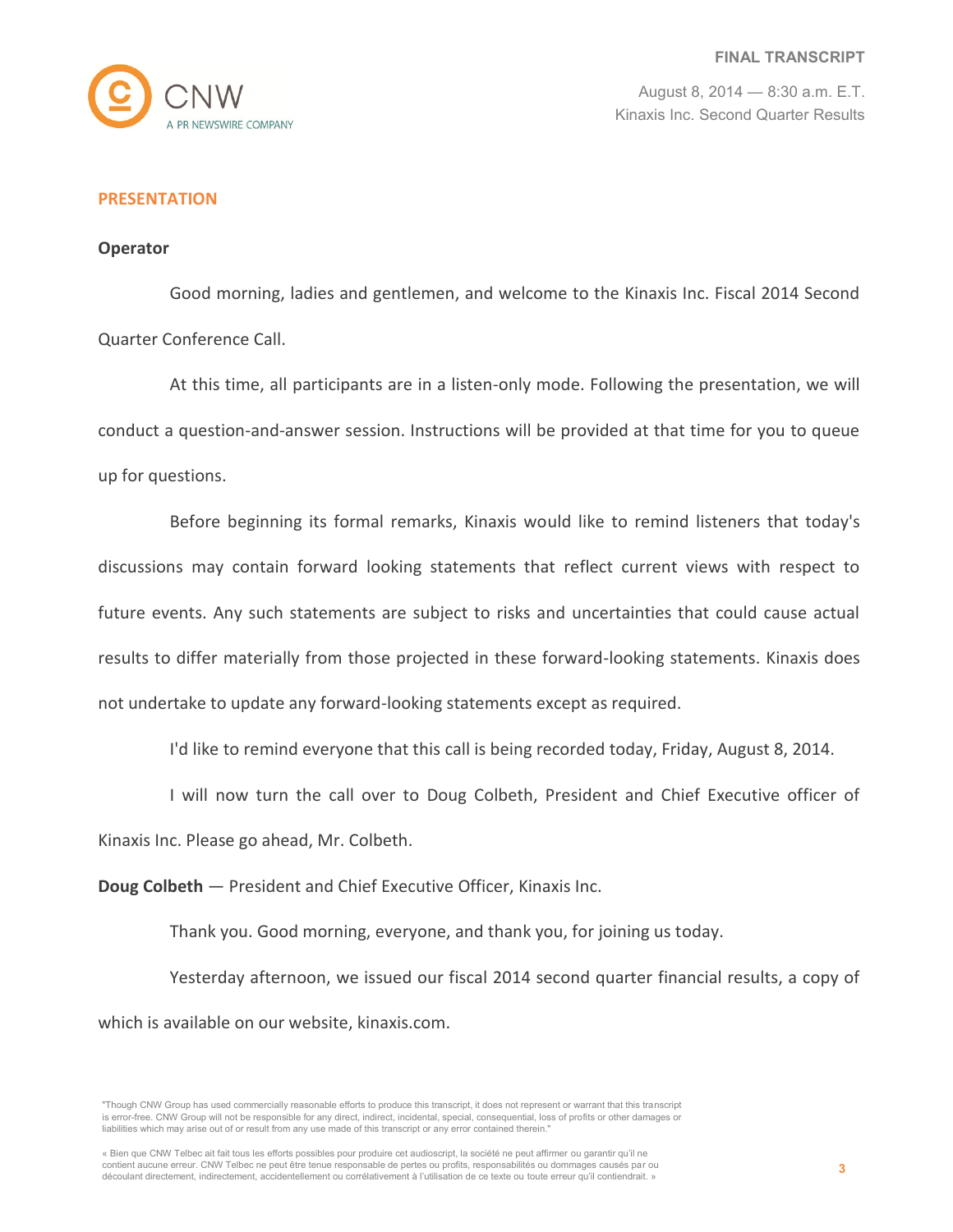

With me today is our CFO, Richard Monkman. I'll address the key events from the quarter and then Richard will review our financial results. I'll then close with a few comments on our growth strategies and then we'll open up the line for Q&A.

We successfully completed our initial public offering during the quarter and began trading on the TSX under the symbol KXS. I'm extremely proud of our team for this accomplishment.

This success demonstrates the confidence new investors have in our Supply Chain Management platform and its ability to drive growth in the business. We raised gross proceeds of 65 million, allowing us to pay down current debt and strengthen our balance sheet to support our growth.

Our customer base represents some of the largest corporations in the world. As a prerequisite of entering into long-term agreements, they expect their suppliers to demonstrate the financial strength of their businesses. We have the stability the public offering has brought to our balance sheet; is an important signal to our market that we will help secure more multiyear agreements.

However, this milestone does more than solidify our balance sheet. It also demonstrates that we have a clear growth plan in a market that is looking for solutions like ours.

Our strength and balance sheet also enables Kinaxis to consider potential strategic tuck-in acquisitions. While Kinaxis is a proven organic growth company, we may act upon opportunities which speeds our penetration into new vertical markets and/or expands our product offering.

<sup>&</sup>quot;Though CNW Group has used commercially reasonable efforts to produce this transcript, it does not represent or warrant that this transcript is error-free. CNW Group will not be responsible for any direct, indirect, incidental, special, consequential, loss of profits or other damages or liabilities which may arise out of or result from any use made of this transcript or any error contained therein."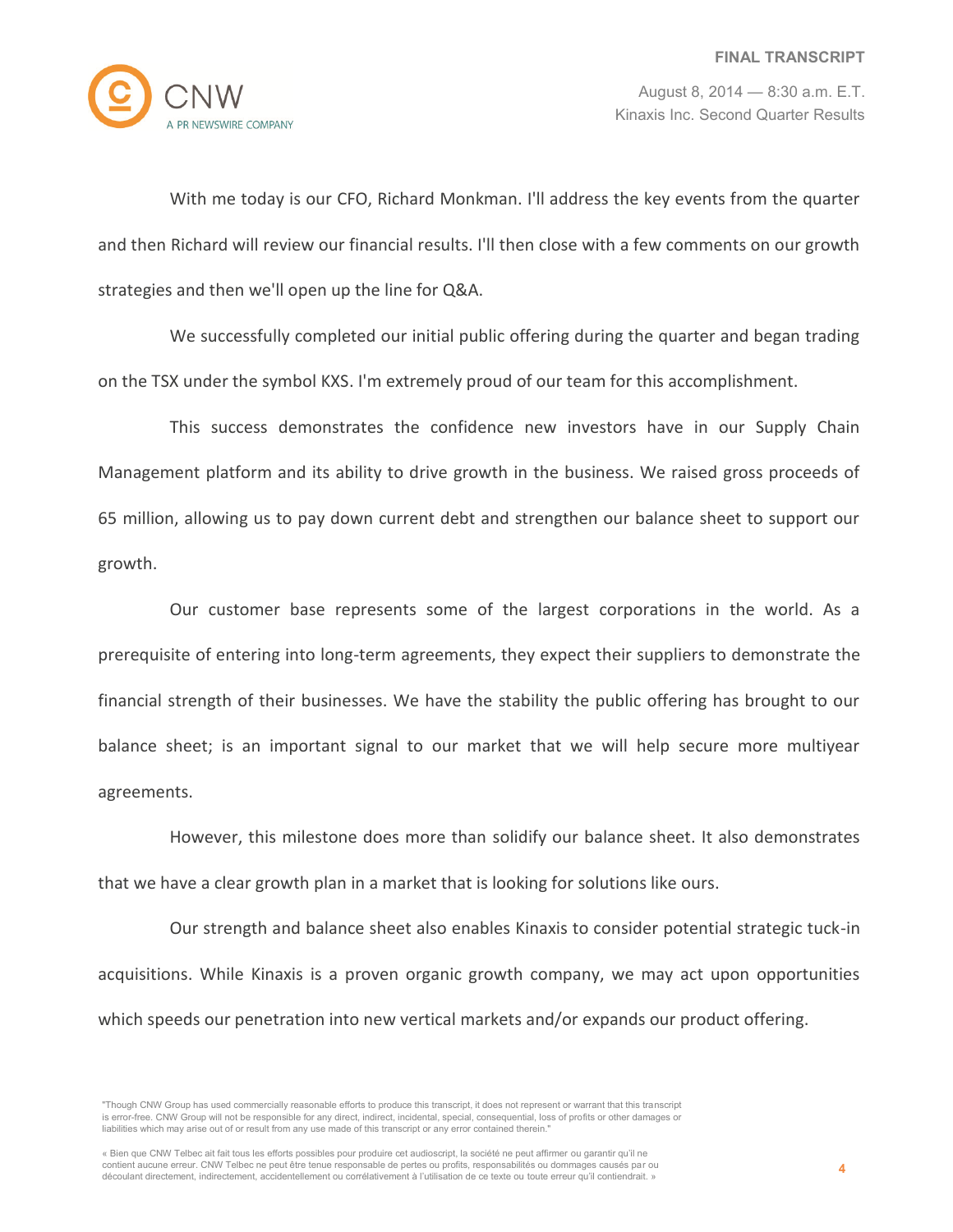

In a global economy, more and more enterprises are outsourcing their production of their products. While outsourcing has helped enterprises reduce their costs, it has also resulted in their supply chain data being spread across various parties, often disconnected and inside disparate ERP systems.

In short, global enterprises have experienced significant change. Their supply chains have become more complex and extended. At the same time, innovation of their Supply Chain Management processes and tools hasn't kept up.

Our customers have chosen RapidResponse because they require Supply Chain Management capabilities which allow them to keep pace with the rapid changes in the pace of their businesses.

The enterprise application software market represents an \$8.3 billion market. The Cloud segment of that market represents approximately \$1.5 billion market opportunity, and it's growing on average by 20 percent a year. It's an under-penetrated segment that is growing faster than the overall Supply Chain Management market.

What's driving that growth is the desire by customers for Cloud-based solutions which deploy faster, provide increased data security, and enables greater collaboration. We provide a solution that allows them to improve analysis and determine the impact of unplanned supply and demand changes.

<sup>&</sup>quot;Though CNW Group has used commercially reasonable efforts to produce this transcript, it does not represent or warrant that this transcript is error-free. CNW Group will not be responsible for any direct, indirect, incidental, special, consequential, loss of profits or other damages or liabilities which may arise out of or result from any use made of this transcript or any error contained therein."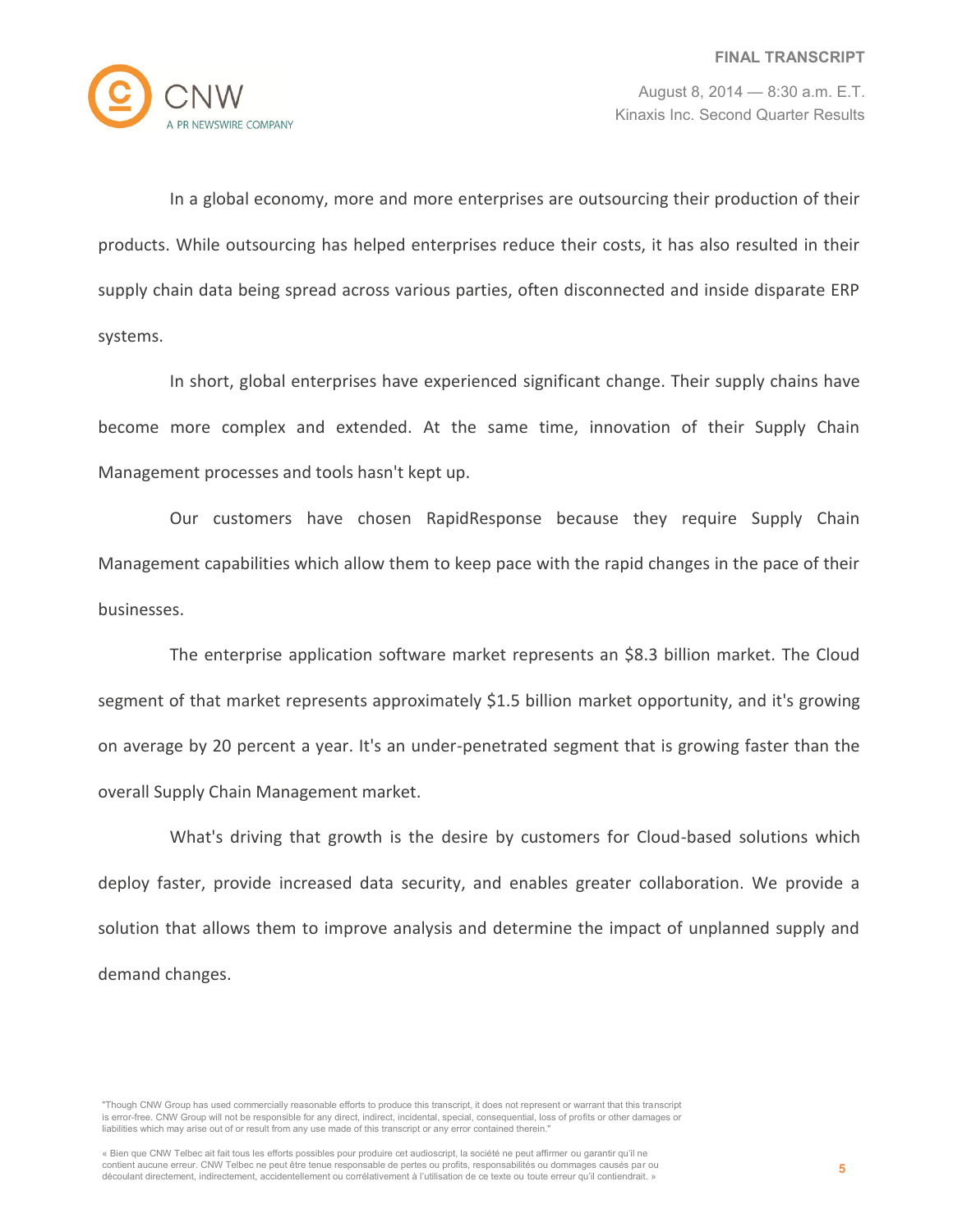

We're operating in the right space at the right time for success. The results that we're reporting today are a reflection of that.

Subscription revenue has increased by over 28 percent. Total revenue has increased by 14 percent and gross profit increased by 10 percent.

With that, I'll pass the line to Richard, to discuss our financial results.

**Richard Monkman** — Chief Financial Officer, Kinaxis Inc.

Thank you, Doug, and good morning. I would like to take a moment to remind our listeners that all figures reported on today's call are in US Dollars under IFRS.

Revenue in the quarter increased 14 percent to 17.9 million over Q2 2013. Revenue growth was driven by subscription revenues, which expanded by over 28 percent to 12.6 million. This was due to the addition of new customer contracts secured over the past year in addition to expansion within our customer base.

In line with our expectations, Professional Services revenues saw a modest—a moderate decline of 8 percent to 4.9 million. As Professional Service projects are engaged on a time-andmaterial basis, its revenue may vary quarter to quarter. In the corresponding period for 2013, the Company was generating significant Professional Services revenue from a major staff augmentation project which concluded in Q4 2013.

Adjusted EBITDA was 3.3 million, or 18.4 percent of revenue in Q2 2014, compared to 3.8 million, or 30.2 percent of revenue, in the same period last year.

<sup>&</sup>quot;Though CNW Group has used commercially reasonable efforts to produce this transcript, it does not represent or warrant that this transcript is error-free. CNW Group will not be responsible for any direct, indirect, incidental, special, consequential, loss of profits or other damages or liabilities which may arise out of or result from any use made of this transcript or any error contained therein."

<sup>«</sup> Bien que CNW Telbec ait fait tous les efforts possibles pour produire cet audioscript, la société ne peut affirmer ou garantir qu'il ne contient aucune erreur. CNW Telbec ne peut être tenue responsable de pertes ou profits, responsabilités ou dommages causés par ou découlant directement, indirectement, accidentellement ou corrélativement à l'utilisation de ce texte ou toute erreur qu'il contiendrait. »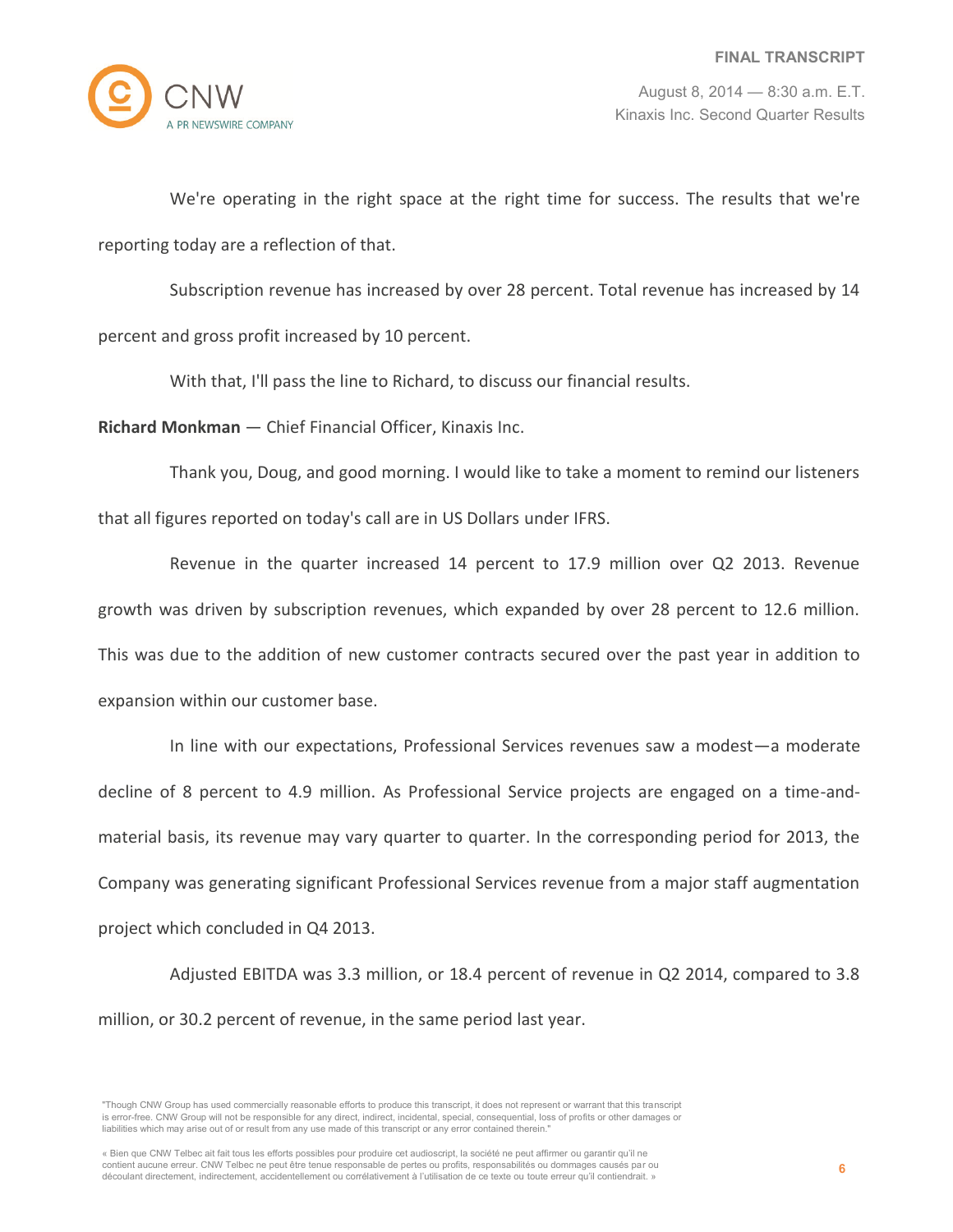

Higher operating expenses, specifically investments in Professional Services and research and development resource capabilities, together with certain costs incurred in support of the initial public offering were primarily responsible for this change.

We continue to have a high level of confidence in the medium-term targets, which we communicated during our IPO. Specifically, our subscription revenue growth will remain in the mid-20 percent range and our adjusted EBITDA, as a percentage of total revenue, will continue to approach the 20 percent range.

Net loss for the quarter was 5.3 million or \$0.34 per basic and diluted share in Q2 2014 compared to 3.5 million or \$0.21 per basic and diluted share for the same period in 2013. The change was primarily driven by a higher noncash fair value adjustment on the preferred share liability. These preferred shares were converted on a one-to-one basis to common shares upon the IPO.

Adjusted profit, which excludes the fair value adjustment as well as noncash share-based compensation, was 1.9 million in Q2 '14 as compared with 2.7 million in Q2 2013 with corresponding adjusted diluted EPS of \$0.09 and \$0.10 respectively.

Gross profit was 12.3 million in the second quarter compared to 11.2 million for the same quarter in 2013. As a percentage of revenue, gross profit percentage has remained consistent with the prior period, coming in at 69 percent in the second quarter.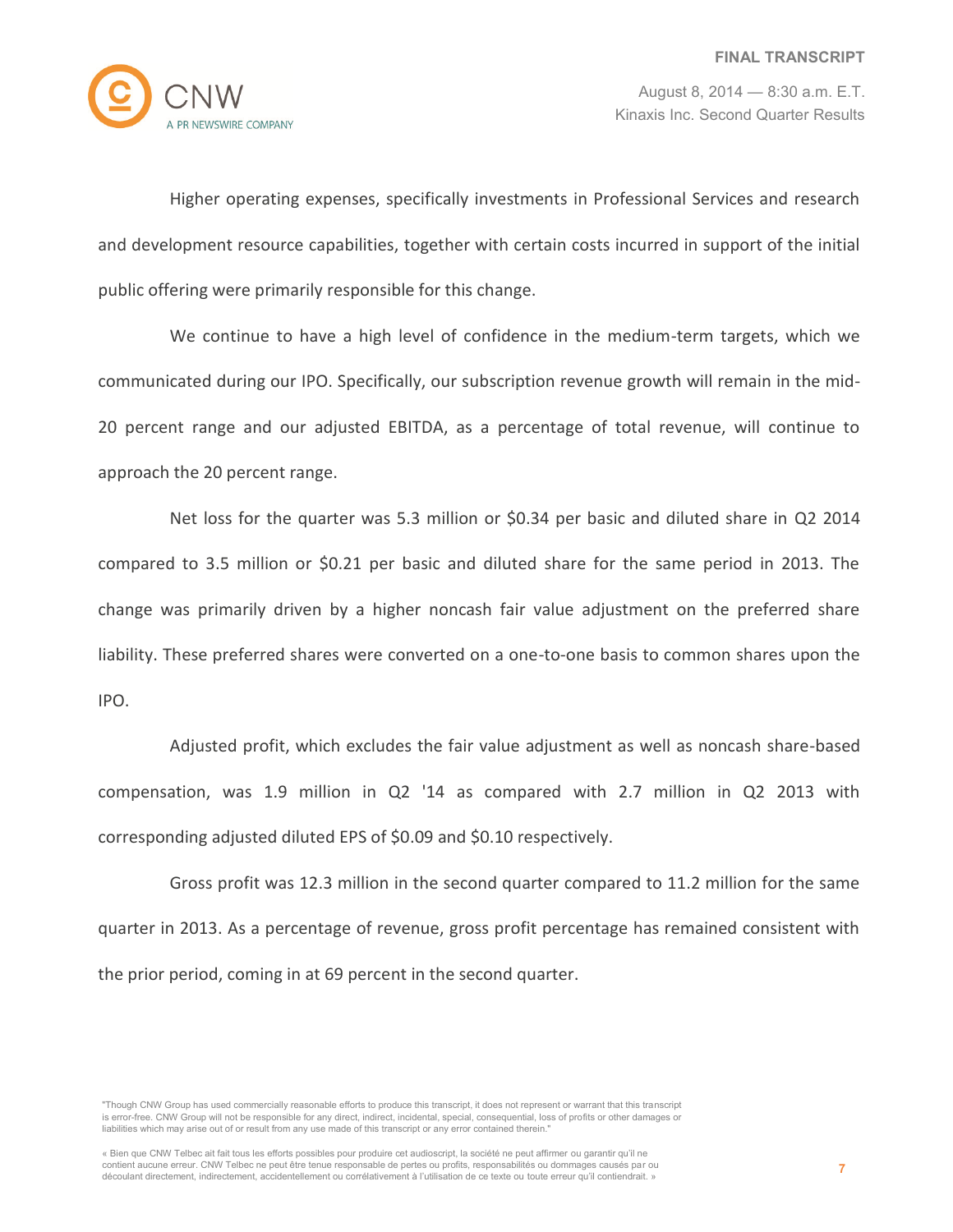

We have invested in additional Professional Services headcount and data centre capacity during the second quarter to support growth.

Sales and marketing was 4 million compared to 4.3 million for the second quarter of 2013. In late 2013, the Company completed a functional realignment which resulted in product management responsibility with corresponding cost being integrated into R&D. Gross R&D expenses increased to 4 million from 2.6 million in the prior-year quarter.

This change was driven by an increase in headcount we made to support ongoing programs designed to further develop our RapidResponse offering for new and existing customers, which includes this functional realignment of product management.

As we communicated during the IP road show, we expect to continue to develop and expand our product capabilities to extend our leadership position.

G&A expenses increased to 2.4 million from 1.4 million for the second quarter in 2013. This was a result of an increase in accounting, audit, and legal fees related to the Company's conversion from US GAAP to IFRS, as well as other IPO support activities.

Deferred revenue increased by 47 percent from 36.4 at December 2013. This increase was a result of new customer contracts, which drove growth of subscription revenues, as well as the impact of the amendment of one customer's contract.

Specifically, the remaining term was reduced from three to two years with the customer fully paying the two-year subscription fee during the quarter. We believe this outcome represents a

<sup>&</sup>quot;Though CNW Group has used commercially reasonable efforts to produce this transcript, it does not represent or warrant that this transcript is error-free. CNW Group will not be responsible for any direct, indirect, incidental, special, consequential, loss of profits or other damages or liabilities which may arise out of or result from any use made of this transcript or any error contained therein."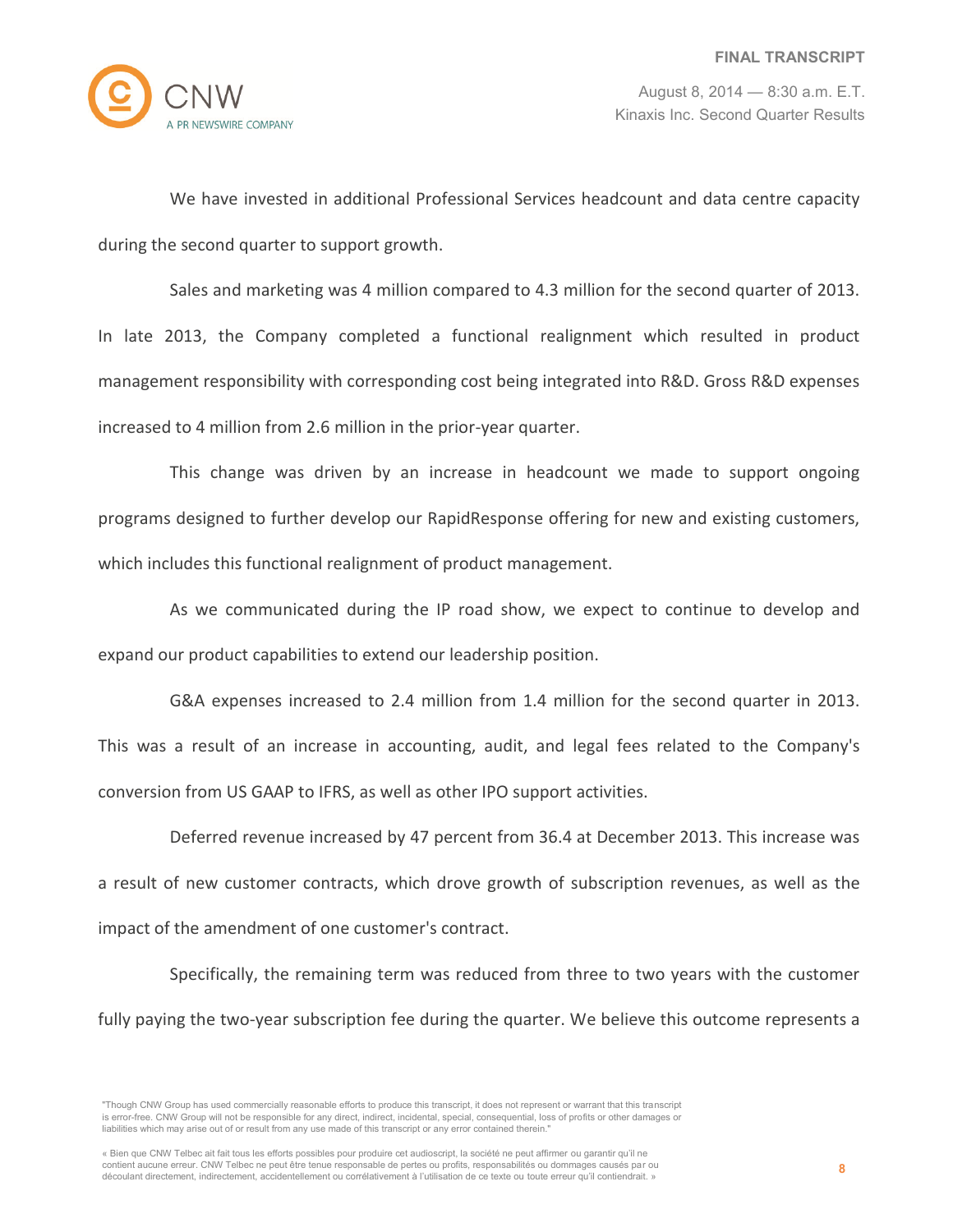

win-win situation allowing our customer the flexibility they need while securing our revenue stream over the remainder of the contract.

Cash generated by our operating activities was 6.9 million in Q2 2014, as compared to 3.7 million in Q2 2013. This change reflects the current level of subscription and business activity, as well as the timing of the prepayment related to the noted contract amendment.

Cash and cash equivalents totalled 50.4 million as at June 30, 2014 as compared to 13.8 million as at December 31, 2013. The increase is primarily due to the proceeds from our initial public offering, net of repayment of the 30 million term loan which we had drawn between December 2013 and March 2014, as well as cash generated from operations through the first half of 2014.

With that, I turn it back over to Doug.

# **Doug Colbeth**

Thanks, Richard. We're very excited about our growth outlook for '14 and '15. We're focused on building our business. I want to take a moment to touch on a couple of growth strategies that we discussed during the IPO.

New vertical markets are a key component of our growth strategy. We believe we can replicate the success we've had within the high tech electronics industry across a variety of industry verticals.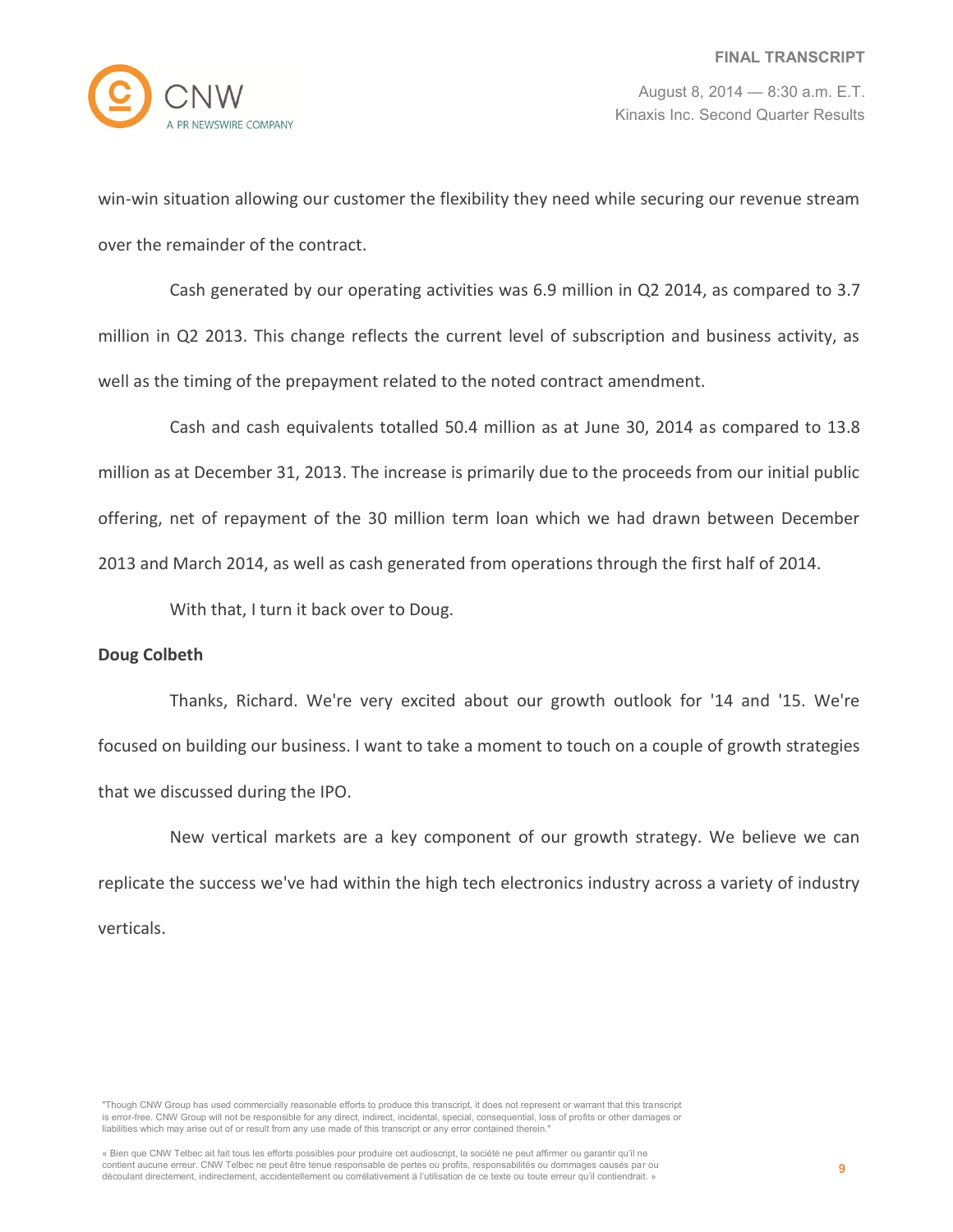

Companies in these new verticals face the same pressure to reduce overhead costs and improve visibility into their supply chains. The key to our ability is to enter these new markets successfully by leveraging the breadth of RapidResponse.

It is the core capability that is responsible for driving our business, and our success is determined by our ability to innovate new applications that support more business processes.

To do that, we are continuing to invest in R&D. We also see significant long-term growth opportunity thorough work with channel partners. We're confident the midterm goals that we set for the Company will be achieved in part through the operating leverage that we can drive utilizing channel partners.

Channel partners are in a great position to leverage our product. They have established relationships and they are trusted vendors to their clients. They are already engaged to assist in outsourcing aspects of their clients' businesses. These prospective clients have a strong interest in incorporating a complete solution that outsources the Supply Chain Management functions to managed service providers, allowing them to focus on their core competencies. They can then concentrate on running their businesses while still being provided with end-to-end visibility in their supply chains.

We sell customers' savings by improving their Supply Chain Management processes. The savings that we deliver allow us to utilize our discretionary pricing model to deliver strong revenue

<sup>&</sup>quot;Though CNW Group has used commercially reasonable efforts to produce this transcript, it does not represent or warrant that this transcript is error-free. CNW Group will not be responsible for any direct, indirect, incidental, special, consequential, loss of profits or other damages or liabilities which may arise out of or result from any use made of this transcript or any error contained therein."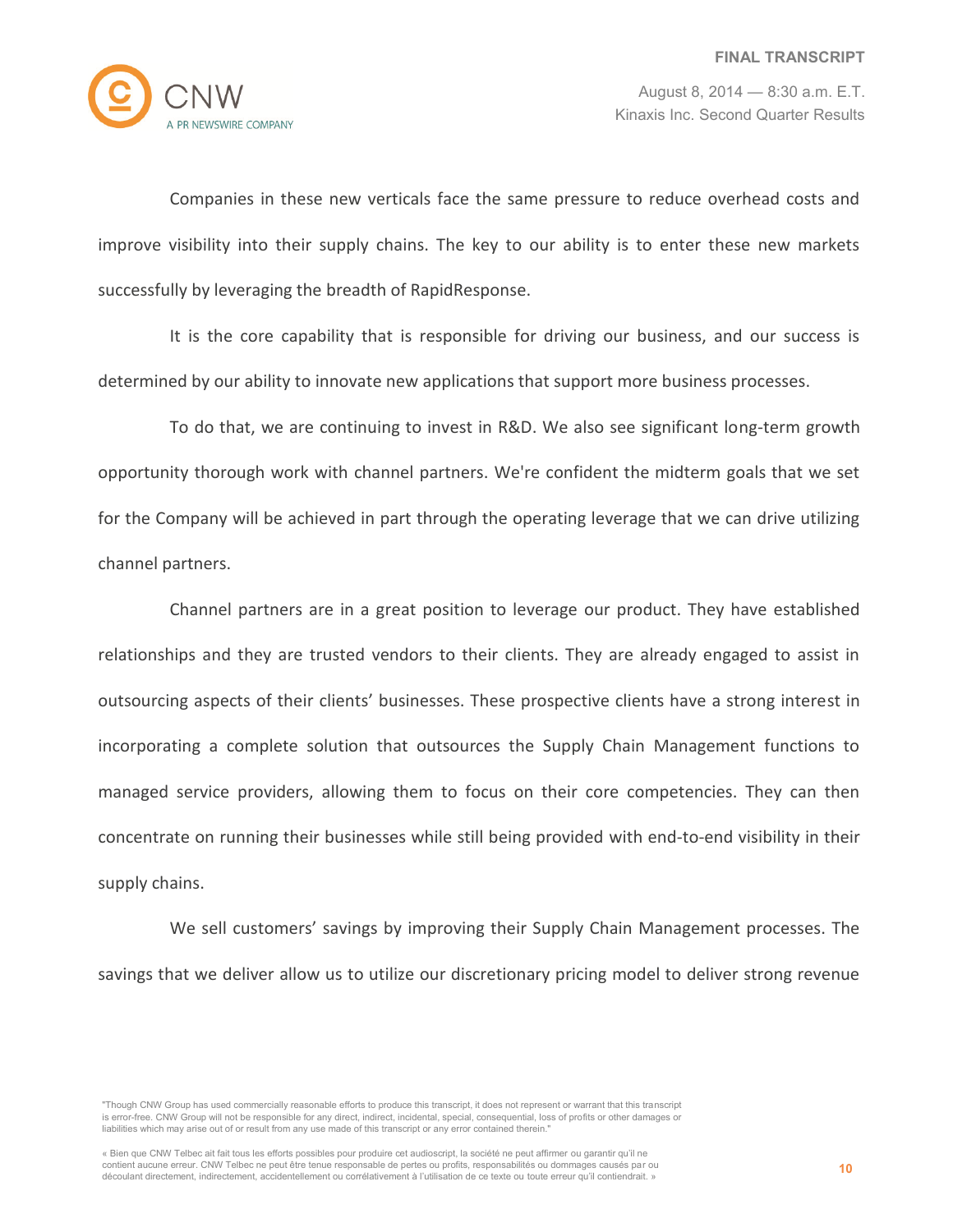

growth for Kinaxis. The larger and more complex the supply chain operation of the businesses we engage with, the greater the potential value and savings we can deliver to them.

An important aspect of our model is the ability we have to use this discretionary pricing model. The greater the savings, the higher price we can charge, which translates into greater revenues for Kinaxis.

At the same time, our unique model allows us to enter a customer relationship to solve a very specific issue for a customer and then expand our relationship over time to drive additional revenues. The proof of the value behind our solution is that we offer—shows up in the strong results we consistently continue to deliver.

To summarize, the supply chain market represents a large growing opportunity. We have a well-established and growing marquis customer base which allows us to deliver solid financial results. We're investing in our technology in order to drive revenue growth and additional innovation.

With the success of our IPO, we now possess a strong balance sheet to support our growth.

I want to thank you all for taking the time to join us on this call. And with that, I'll turn the line over to the Operator for questions and answers.

# **Q&A**

<sup>&</sup>quot;Though CNW Group has used commercially reasonable efforts to produce this transcript, it does not represent or warrant that this transcript is error-free. CNW Group will not be responsible for any direct, indirect, incidental, special, consequential, loss of profits or other damages or liabilities which may arise out of or result from any use made of this transcript or any error contained therein."

<sup>«</sup> Bien que CNW Telbec ait fait tous les efforts possibles pour produire cet audioscript, la société ne peut affirmer ou garantir qu'il ne contient aucune erreur. CNW Telbec ne peut être tenue responsable de pertes ou profits, responsabilités ou dommages causés par ou découlant directement, indirectement, accidentellement ou corrélativement à l'utilisation de ce texte ou toute erreur qu'il contiendrait. »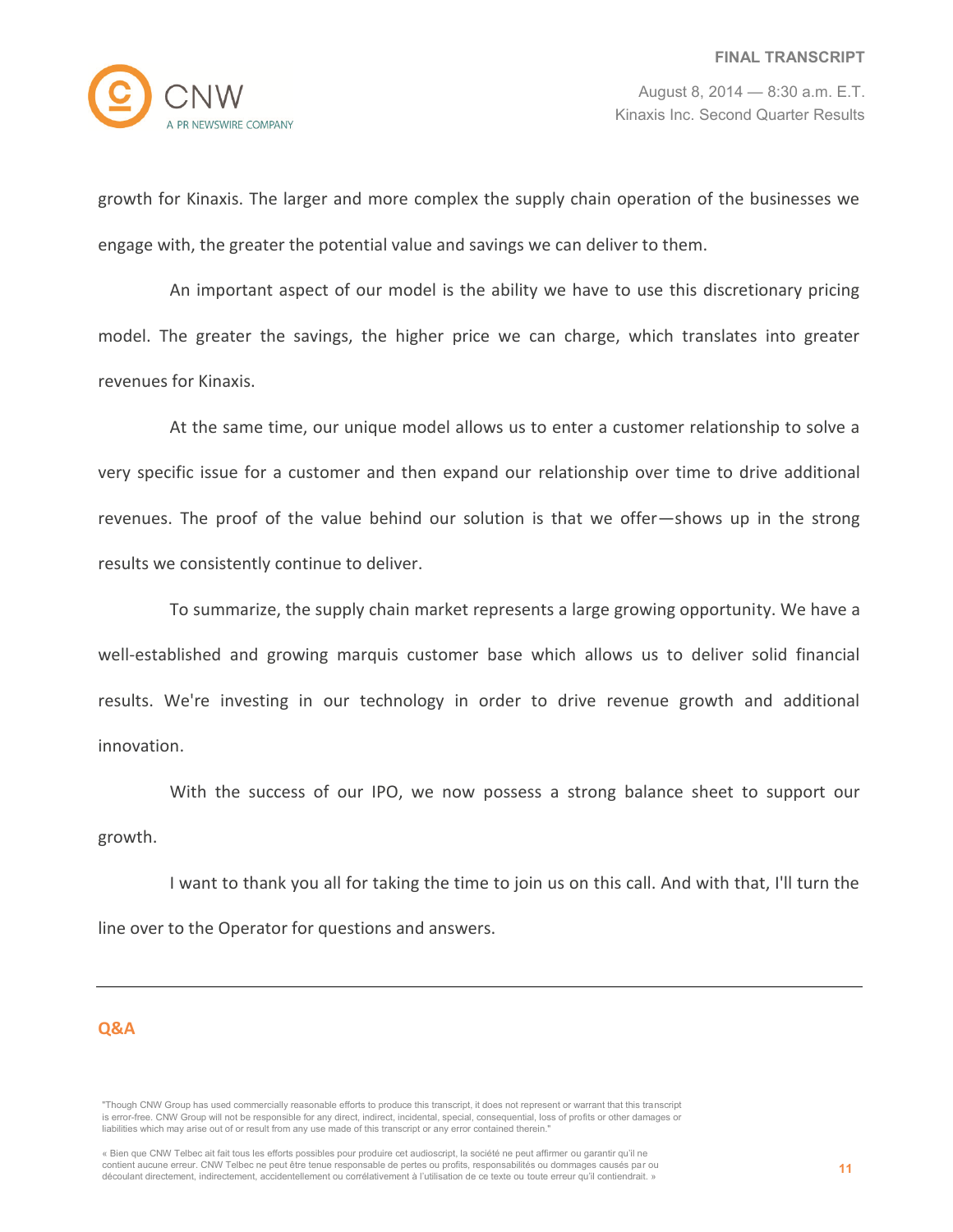

#### **Operator**

Ladies and gentlemen, if you'd like to ask a question, please press \*, then the number 1 on your telephone keypad.

And our first question comes from the line of Thanos Moschopoulos from BMO Capital Markets. Your line is open.

# **Thanos Moschopoulos** — BMO Capital Markets

Hi. Good morning. Congratulations on the IPO and then the strong quarter out of the gate. Maybe to start off with, Doug, can you provide any colour in terms of new customer wins in the quarter and/or with respect to the pipeline you're seeing? And I understand you might not want to give the specific metrics, but any colour you can give us qualitatively or in terms of what you're seeing from a geographic or vertical perspective would be helpful. Thanks.

# **Doug Colbeth**

Yes. Hi, Thanos. We continue to see the new name activity and the new name wins that are consistent with what we talked about on the road show. And the vertical that we entered—we started to enter a couple of years ago that we're really excited about is the life sciences market. As we talked about, life sciences, you could see the consolidation going on in that market. And as these big, big companies consolidate, they start to get a much greater focus on their supply chain operations and their supply chain costs.

# **Thanos Moschopoulos**

<sup>&</sup>quot;Though CNW Group has used commercially reasonable efforts to produce this transcript, it does not represent or warrant that this transcript is error-free. CNW Group will not be responsible for any direct, indirect, incidental, special, consequential, loss of profits or other damages or liabilities which may arise out of or result from any use made of this transcript or any error contained therein."

<sup>«</sup> Bien que CNW Telbec ait fait tous les efforts possibles pour produire cet audioscript, la société ne peut affirmer ou garantir qu'il ne contient aucune erreur. CNW Telbec ne peut être tenue responsable de pertes ou profits, responsabilités ou dommages causés par ou découlant directement, indirectement, accidentellement ou corrélativement à l'utilisation de ce texte ou toute erreur qu'il contiendrait. »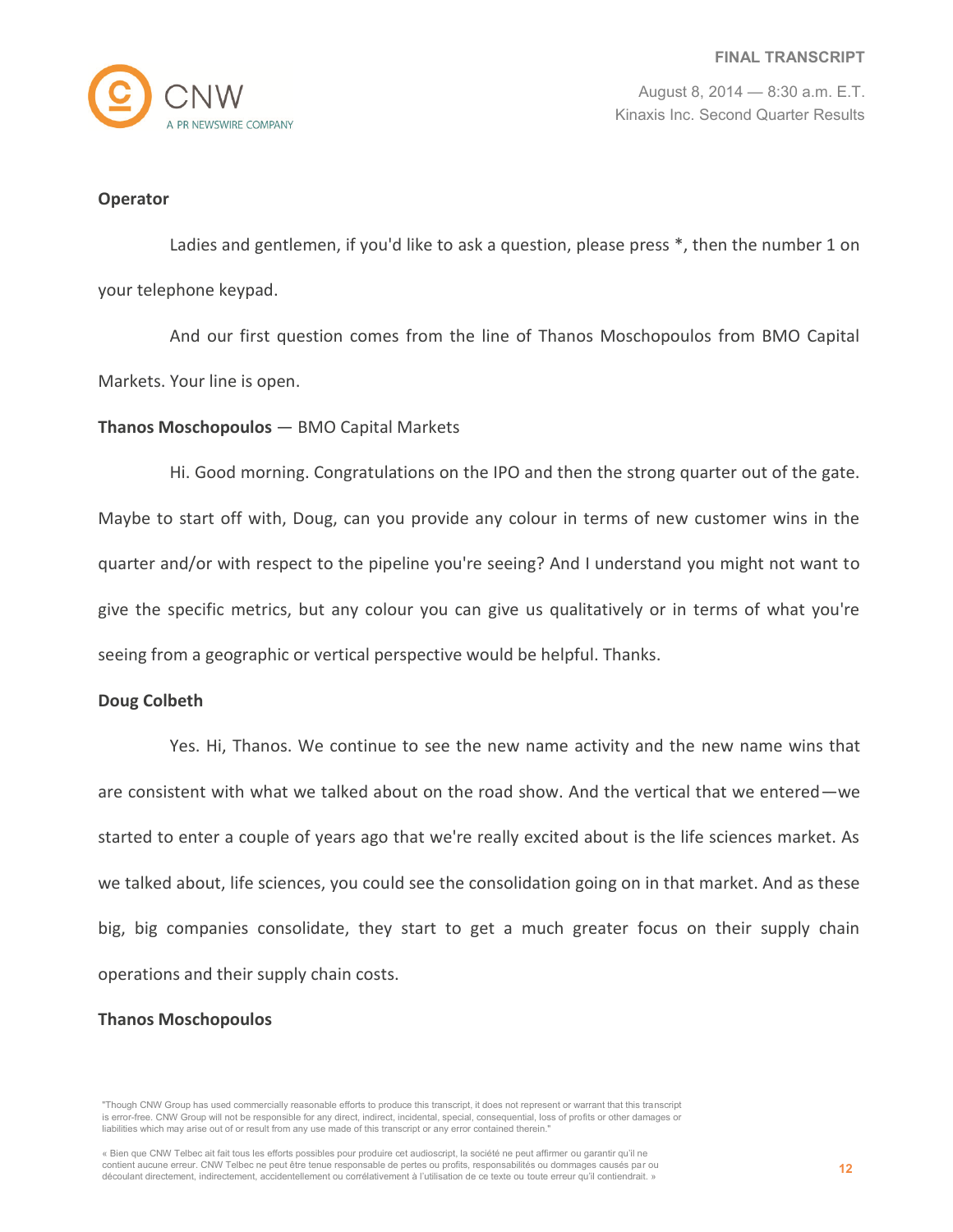

Okay. And then anything from a geographic perspective? Obviously, the bulk of your revenue base is coming from North America currently. Maybe elaborate a little in terms of how we should think about Europe and other parts of the world ramping up over the next year or so.

# **Doug Colbeth**

Yeah. So I'll talk about Europe for a minute. So if you look over the past year for Kinaxis, Europe, you can see some what I call emerging strength in Europe when it comes to solving these types of supply chain problems. And as you know, life sciences is very—a lot of the life sciences' elephants sit in the European market. So we're continuing to see very good activity in Europe.

#### **Thanos Moschopoulos**

Great. With respect to the customer prepayments, just to be clear, should we be assuming that that customer won't be renewing in two years from now? Or is that still up in the air?

#### **Richard Monkman**

That customer we will continue to support. We're hoping that their transition will continue and that we would welcome as a customer, but we can't really project as to whether they're going to renew or not at this time.

# **Thanos Moschopoulos**

Okay. But so to be clear, there is a possibility that they might. It's just unknown currently.

# **Richard Monkman**

It's unknown. Correct.

<sup>&</sup>quot;Though CNW Group has used commercially reasonable efforts to produce this transcript, it does not represent or warrant that this transcript is error-free. CNW Group will not be responsible for any direct, indirect, incidental, special, consequential, loss of profits or other damages or liabilities which may arise out of or result from any use made of this transcript or any error contained therein."

<sup>«</sup> Bien que CNW Telbec ait fait tous les efforts possibles pour produire cet audioscript, la société ne peut affirmer ou garantir qu'il ne contient aucune erreur. CNW Telbec ne peut être tenue responsable de pertes ou profits, responsabilités ou dommages causés par ou découlant directement, indirectement, accidentellement ou corrélativement à l'utilisation de ce texte ou toute erreur qu'il contiendrait. »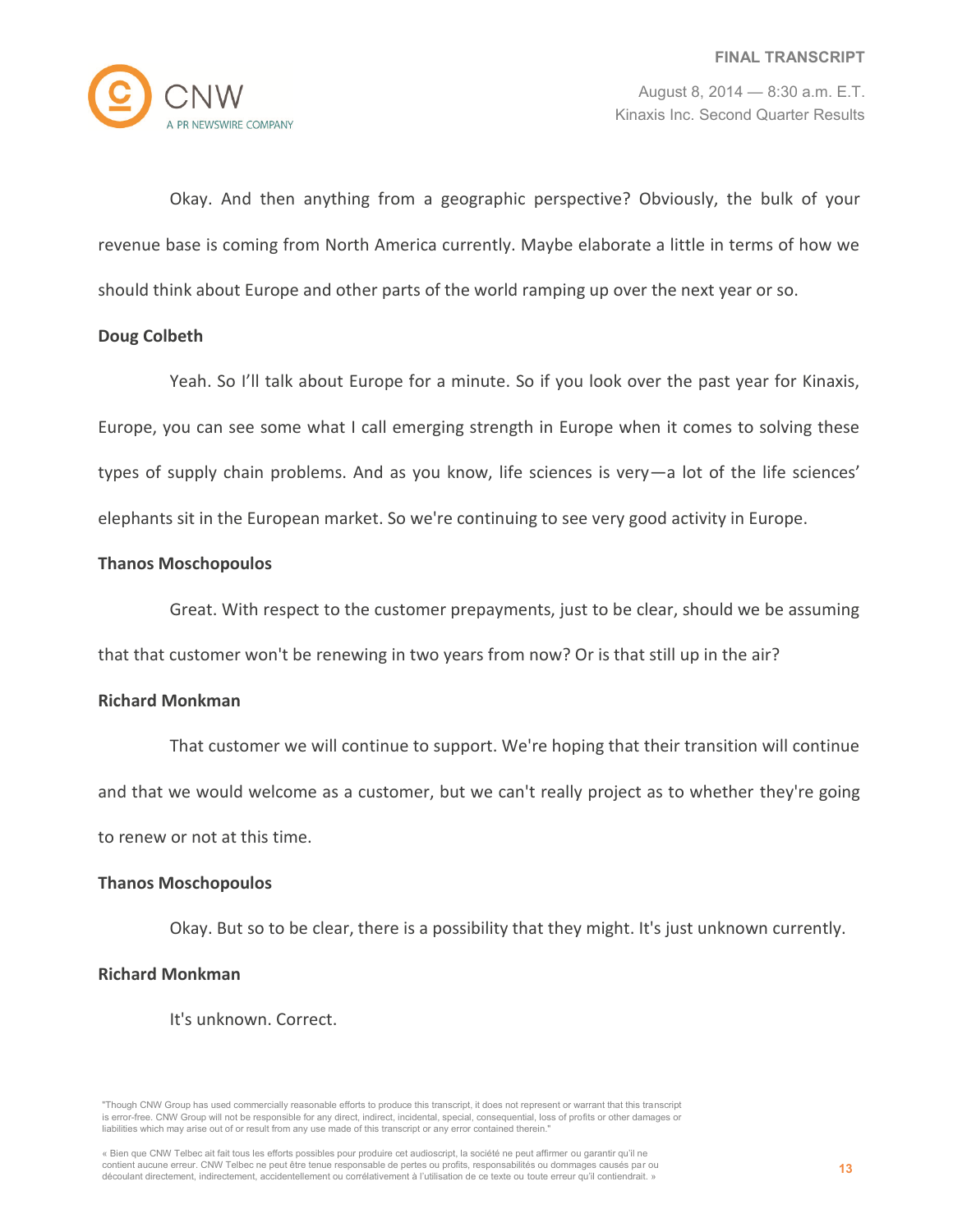

#### **Thanos Moschopoulos**

Okay. Would you be able to quantify the amount of the prepayment from that customer in the quarter?

#### **Richard Monkman**

We don't comment, Thanos, on—and this is Richard Monkman by the way—on specific customer revenue.

#### **Thanos Moschopoulos**

That's fair. Okay. Fair enough. Maybe one last one for me, I know historically you've talked about maybe half of the business coming from up selling versus new customer wins. And so just—is that specifically what we saw in this quarter? Or was the trend different in that regard?

#### **Richard Monkman**

We are pleased to see that, that trend is continuing in 2014. And by that, just for the other

callers on the call, is that with our LAN expand model, we look to almost equal weighting between

new customer acquisition increases in revenue, and then ongoing expansion of existing customer

revenue. And so we are—we're seeing that trend continue in 2014.

#### **Thanos Moschopoulos**

Great. Thanks, guys. Congrats again on the quarter, and I'll pass the line.

# **Operator**

"Though CNW Group has used commercially reasonable efforts to produce this transcript, it does not represent or warrant that this transcript is error-free. CNW Group will not be responsible for any direct, indirect, incidental, special, consequential, loss of profits or other damages or liabilities which may arise out of or result from any use made of this transcript or any error contained therein."

« Bien que CNW Telbec ait fait tous les efforts possibles pour produire cet audioscript, la société ne peut affirmer ou garantir qu'il ne contient aucune erreur. CNW Telbec ne peut être tenue responsable de pertes ou profits, responsabilités ou dommages causés par ou découlant directement, indirectement, accidentellement ou corrélativement à l'utilisation de ce texte ou toute erreur qu'il contiendrait. »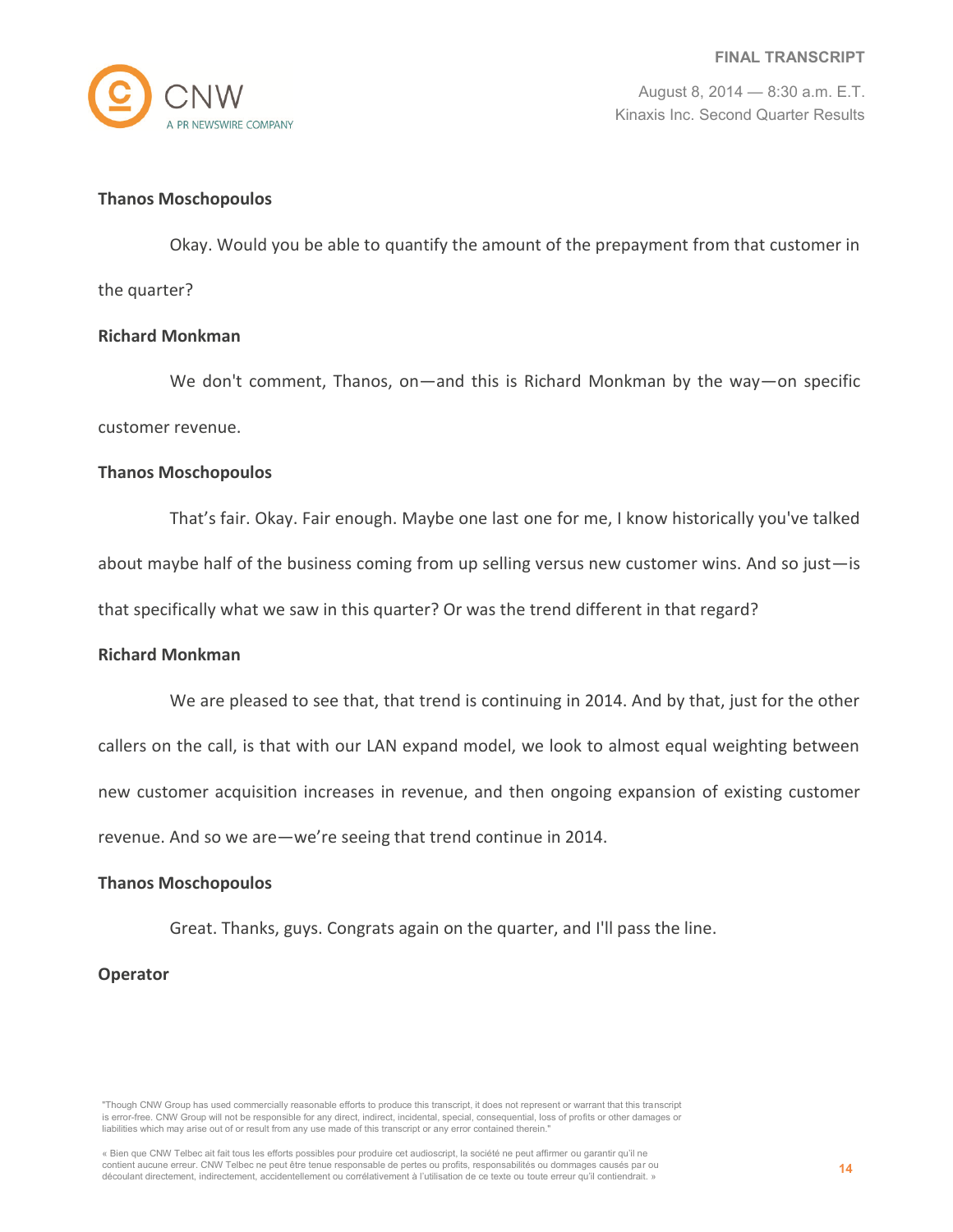

Our next question comes from the line of Robert Young from Canaccord Genuity. Your line is open.

# **Robert Young** — Canaccord Genuity

Hi. Good morning. And I'll echo Thanos' congratulations on the quarter and the first quarter as a public company. I was hoping to dig a little more into that deferred—the revenue. Obviously it includes the contract amendment but it's up quite a bit quarter over quarter, up about \$8.5 million. If the amount that's not included in that amendment would be bookings, so you could have had a very strong bookings quarter. And I was wondering if you could—maybe I could come at that from another angle. Maybe you could quantify the level of bookings in that deferred revenue?

# **Richard Monkman**

Sure. Well Robert, the deferred revenue is really a function of what, as you can appreciate, we're invoicing customers. So that does represent a number of items. It includes not only new bookings but it also includes the ongoing recurring revenue. Our contracts are typically two to four years. And so, there will be a billing cycle on each annual prepayment. The majority, I will let you know that the majority of that increase that you noted was due to this prepayment, the cash flows received in the quarter. But it is a growth factor of the bookings that we had in the quarter, together with that two-year prepayment, as well as just our normal ongoing business billings.

# **Robert Young**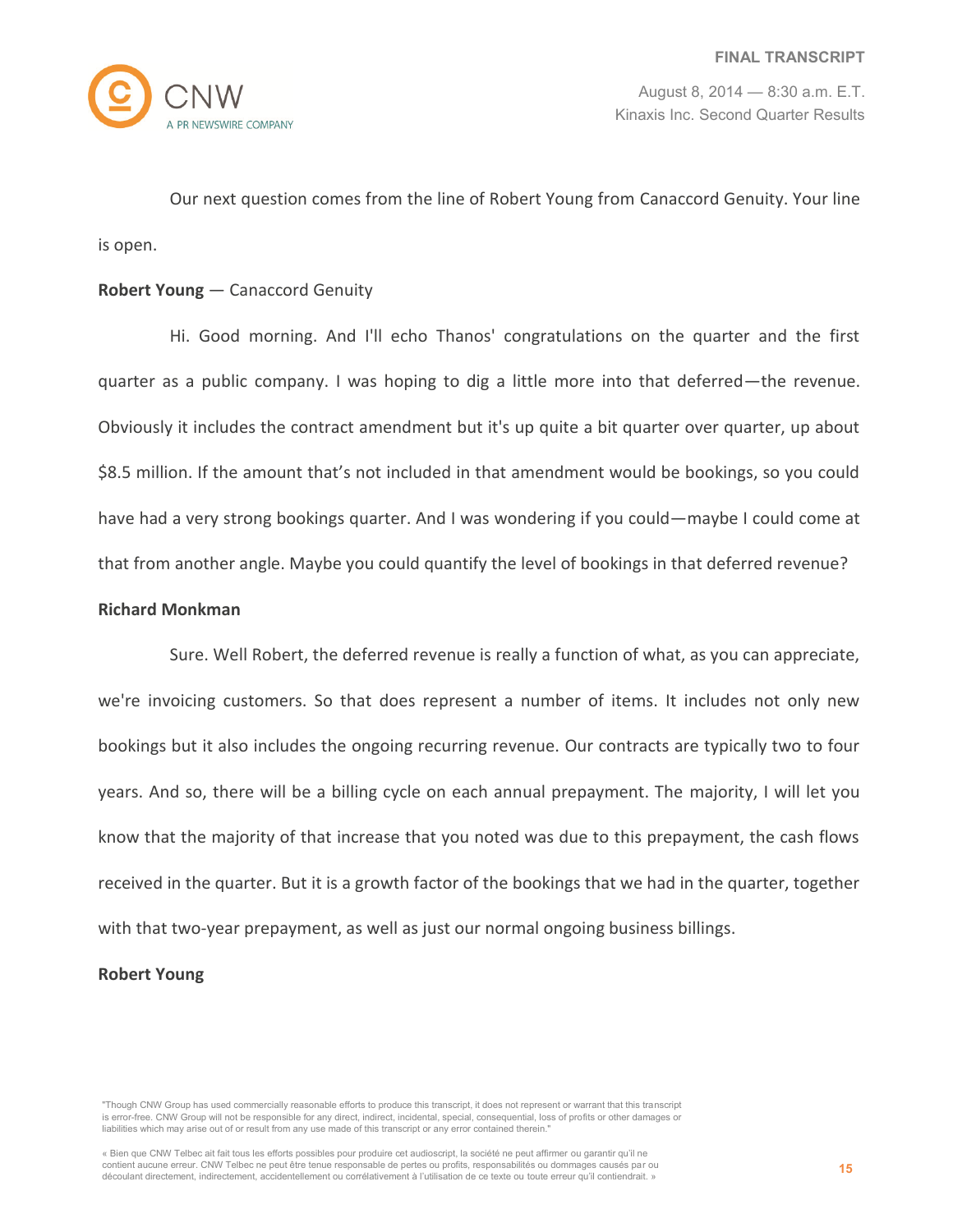

Okay. Great. That's good colour. I noticed the sales expense is down year over year. But I think that's an area where you're looking to invest a bit. How should we think about that for the remainder of the year?

# **Richard Monkman**

Well, we continue invest in sales and marketing. We're going to—we are comfortable that it will continue to be in line with the expense that we indicated during the road show. But it also—I just want to re-echo that it does show that on a year-to-year basis we integrated the project management into R&D out of the sales and marketing function.

# **Robert Young**

Okay.

# **Richard Monkman**

So it's a bit of a comparison, but we do see that we'll be continuing to invest in the sales and marketing part of the organization, as well as R&D.

# **Robert Young**

Okay. So we'd expect it to move up slightly from this level in the quarter?

# **Richard Monkman**

Yep.

# **Robert Young**

"Though CNW Group has used commercially reasonable efforts to produce this transcript, it does not represent or warrant that this transcript is error-free. CNW Group will not be responsible for any direct, indirect, incidental, special, consequential, loss of profits or other damages or liabilities which may arise out of or result from any use made of this transcript or any error contained therein."

« Bien que CNW Telbec ait fait tous les efforts possibles pour produire cet audioscript, la société ne peut affirmer ou garantir qu'il ne contient aucune erreur. CNW Telbec ne peut être tenue responsable de pertes ou profits, responsabilités ou dommages causés par ou découlant directement, indirectement, accidentellement ou corrélativement à l'utilisation de ce texte ou toute erreur qu'il contiendrait. »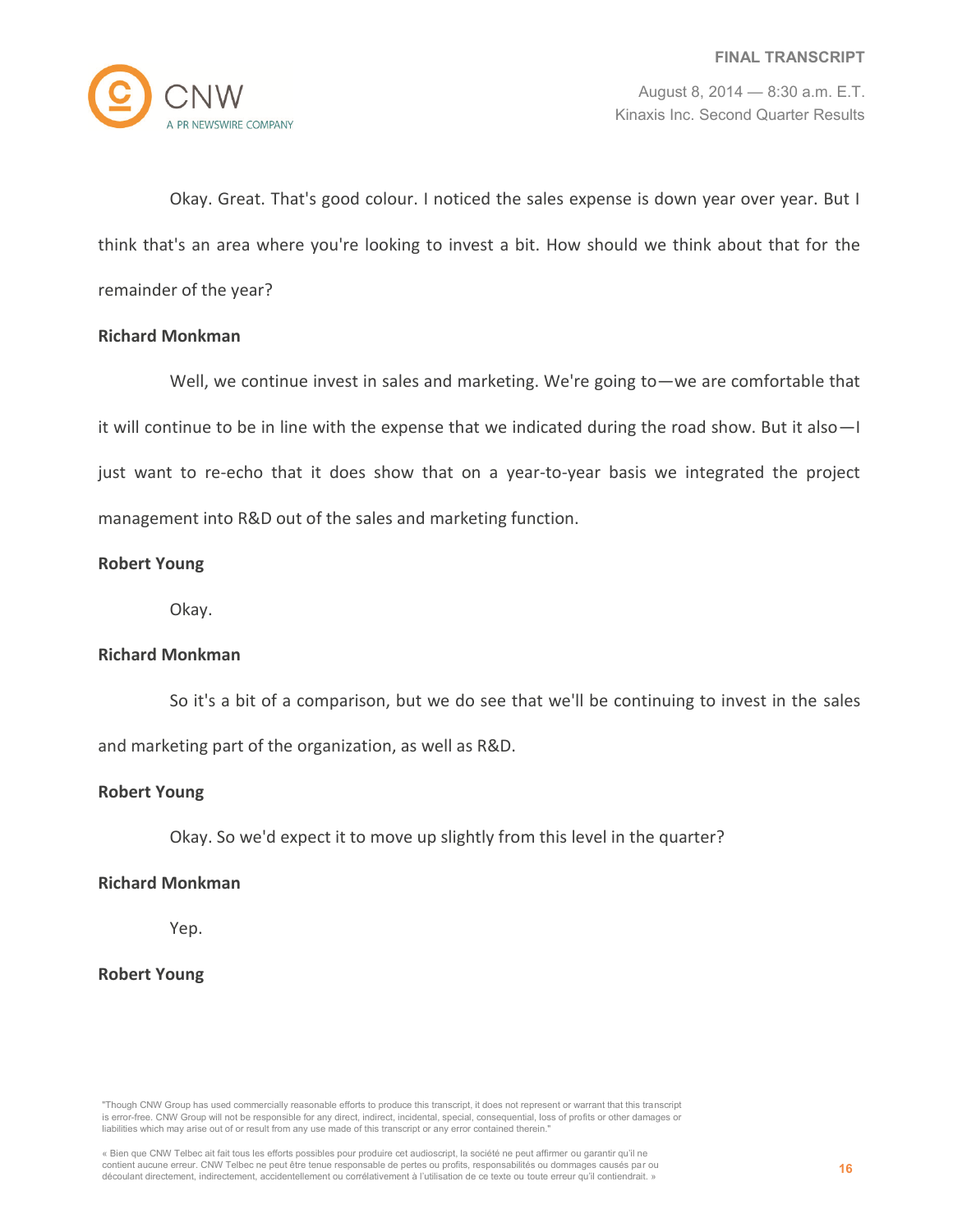

Okay. And then the customer concentration, top 10 accounted for 38 percent, which is down quite a bit from the—I think it's 47 percent in 2013. And so there's two factors in there. There's the decline in the Professional Services from last year, but there's also this contract amendment which I would assume would drive up one customer quite a bit. So why is that coming down so much given this contract amendment?

#### **Richard Monkman**

Well, so we measure the customer concentration on a conservative basis which is total revenue, so that is subscription revenue together with Professional Services. Last year, we had two customers in particular, and that was one reason why we had the 30 percent revenue growth of  $$ over '13 over '12 that we're—we were doing some initiatives. And so that measure was total revenue. Really we value our business on core subscription revenue and the subscription revenue continues to expand as we add additional customers. And so, it's really a mix of the customers that we really do want to try to keep it in that 40 percent range and we're able to do that with the better blend of Professional Services and subscription.

# **Robert Young**

Okay. And last question from me, just wondering if you could share your philosophy on guidance going forward? I didn't notice anything in any of the materials handed out and was just wondering if you could let us know what your plans are for the future? Thank you. I'll pass the line.

#### **Richard Monkman**

<sup>&</sup>quot;Though CNW Group has used commercially reasonable efforts to produce this transcript, it does not represent or warrant that this transcript is error-free. CNW Group will not be responsible for any direct, indirect, incidental, special, consequential, loss of profits or other damages or liabilities which may arise out of or result from any use made of this transcript or any error contained therein."

<sup>«</sup> Bien que CNW Telbec ait fait tous les efforts possibles pour produire cet audioscript, la société ne peut affirmer ou garantir qu'il ne contient aucune erreur. CNW Telbec ne peut être tenue responsable de pertes ou profits, responsabilités ou dommages causés par ou découlant directement, indirectement, accidentellement ou corrélativement à l'utilisation de ce texte ou toute erreur qu'il contiendrait. »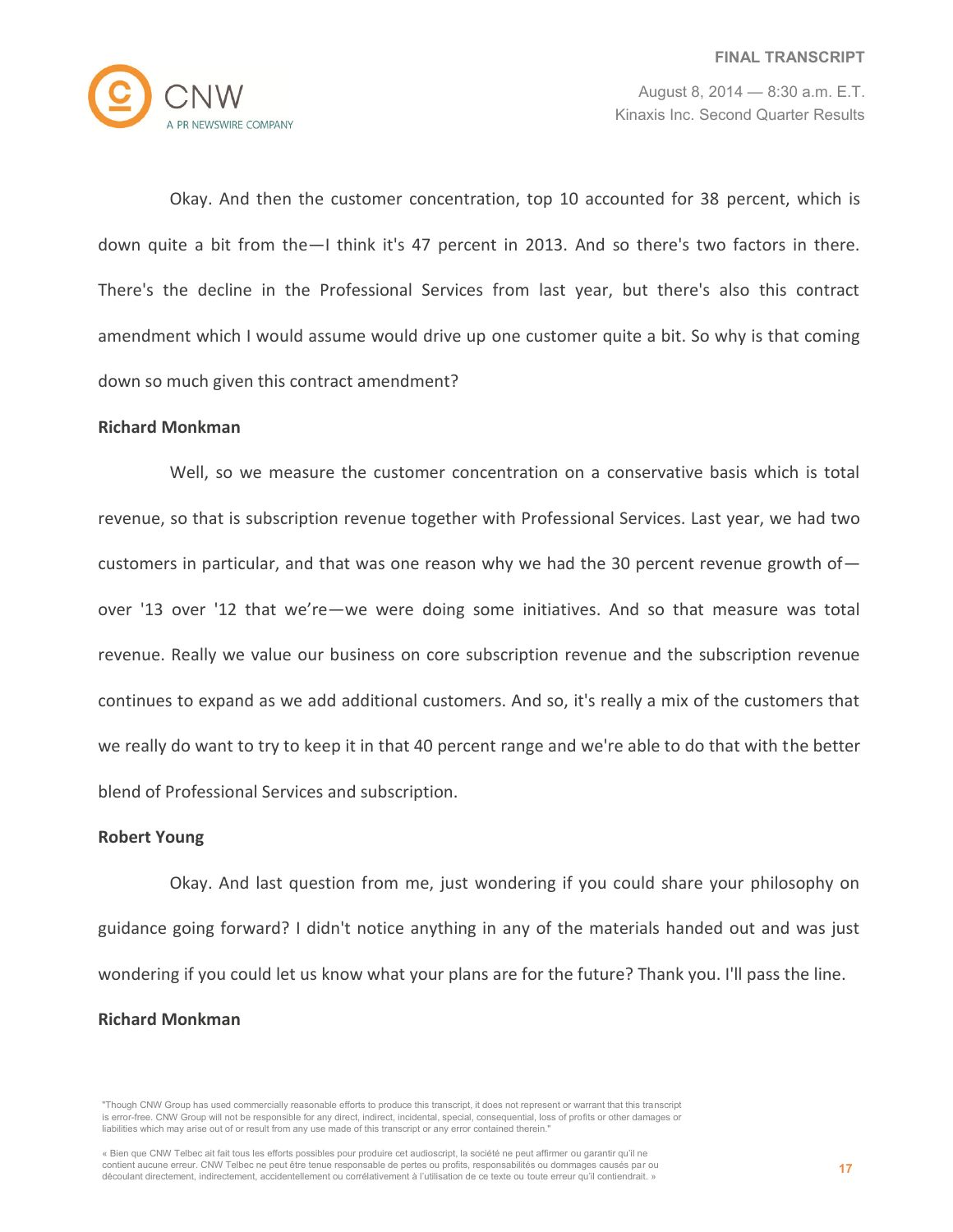

Sure. Well, thanks, Rob. So we are focused on annual guidance. And so the guidance that was provided during the road show process was 25 percent or more on revenue growth for subscription revenue, and then EBITDA, as a percentage of revenue, approaching 20 percent. We are confident with that. We are not though providing any quarterly guidance. And we are not going to be providing any 2015 guidance at the Q2 call.

# **Robert Young**

Okay. Great. Thanks, for clarifying that, and congratulations on the quarter.

#### **Richard Monkman**

Thank you.

# **Operator**

Our next question comes from the line of Richard Tse from Cormark. Your line is open.

#### **Richard Tse** — Cormark

Yes. Thank you. You talked about M&A in your prepared comments. Could you maybe give us some colour on the types of technologies that you'd consider additive to your platform here

# going forward?

# **Doug Colbeth**

Yeah. The types of—this is Doug by the way. Obviously, the types of technologies that we would look at are technologies that you would consider Supply Chain Management technologies, or what I call Supply Chain Management related technologies. These would be technologies that

<sup>&</sup>quot;Though CNW Group has used commercially reasonable efforts to produce this transcript, it does not represent or warrant that this transcript is error-free. CNW Group will not be responsible for any direct, indirect, incidental, special, consequential, loss of profits or other damages or liabilities which may arise out of or result from any use made of this transcript or any error contained therein."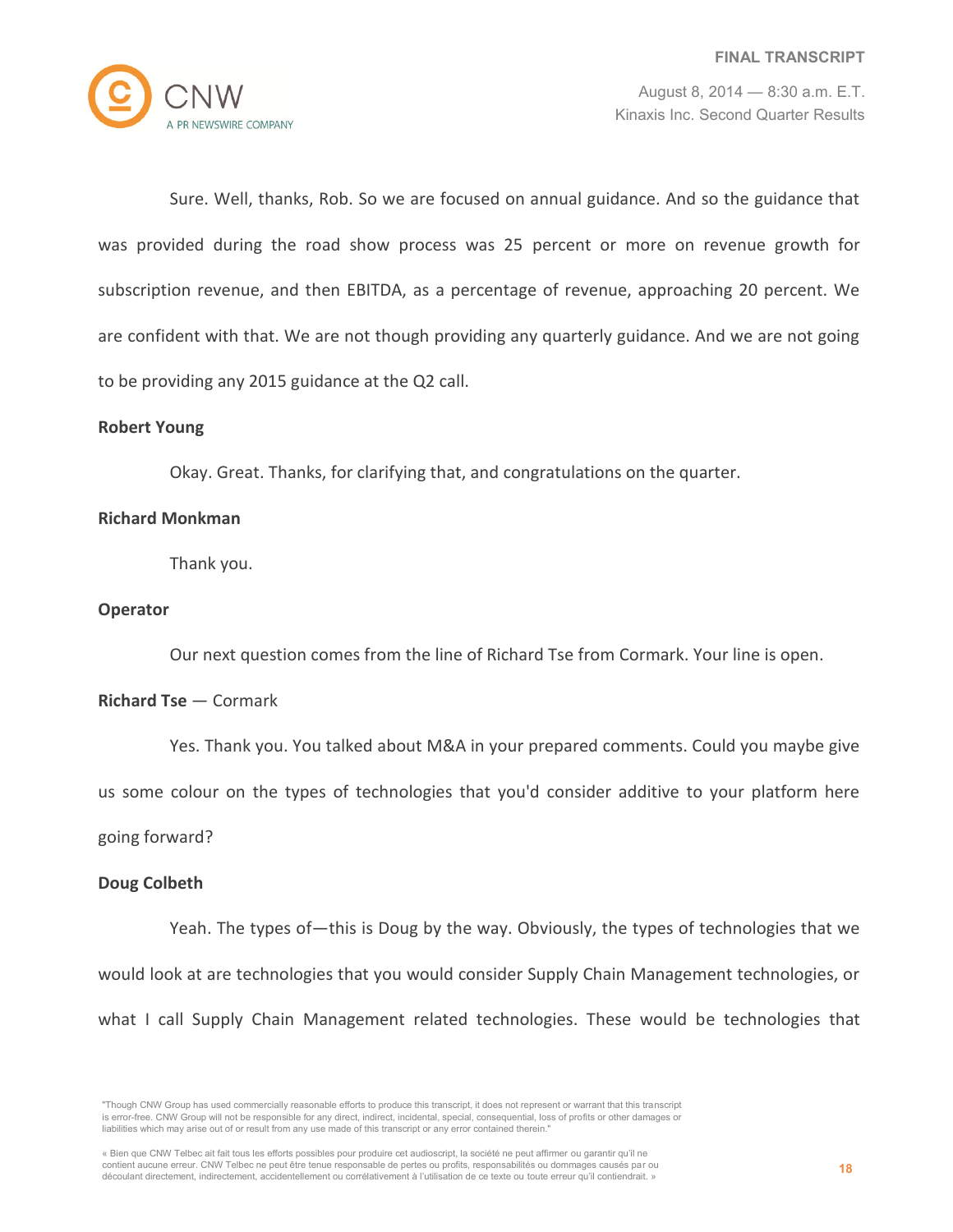

directly or indirectly would help companies better manage their supply chains. As you know, we've played not just predominantly, but we've played 100 percent on what I call the front half of the supply chain, quite often referred to by the planning side. Think of it as the part of the supply chain that takes it to the manufacturing dock. And there is a whole bunch of supply chain applications that we currently don't play in today that are from the dock out all the way to someone's house, so to speak. So that's one area. Quite often it's referred to as logistics side of the business, and that's one area we don't play in today that we would look at.

Other areas where we would look at technology. While vertical markets do share some common problems, vertical markets also have their very unique business problems, and another way to word that is certain industries have unique analytics. So I'll give you an example. If you had a desire to go into CPG, consumer packaged goods market, there could be some analytics that are appropriate for that market that make you better perform in that market. So that would be another class of technologies that we would consider as part of a tuck-in strategy.

#### **Richard Tse**

Okay. That's very helpful. And then, in regards to your comments re new verticals, do you think that you're kind of in a position here to announce a new vertical within the next 12 months?

# **Doug Colbeth**

I would really want be a little cautious there. But obviously, on the road show, we talked a lot about our ability to expand into new markets and I don't want to put a time frame on it. I'd like

<sup>&</sup>quot;Though CNW Group has used commercially reasonable efforts to produce this transcript, it does not represent or warrant that this transcript is error-free. CNW Group will not be responsible for any direct, indirect, incidental, special, consequential, loss of profits or other damages or liabilities which may arise out of or result from any use made of this transcript or any error contained therein."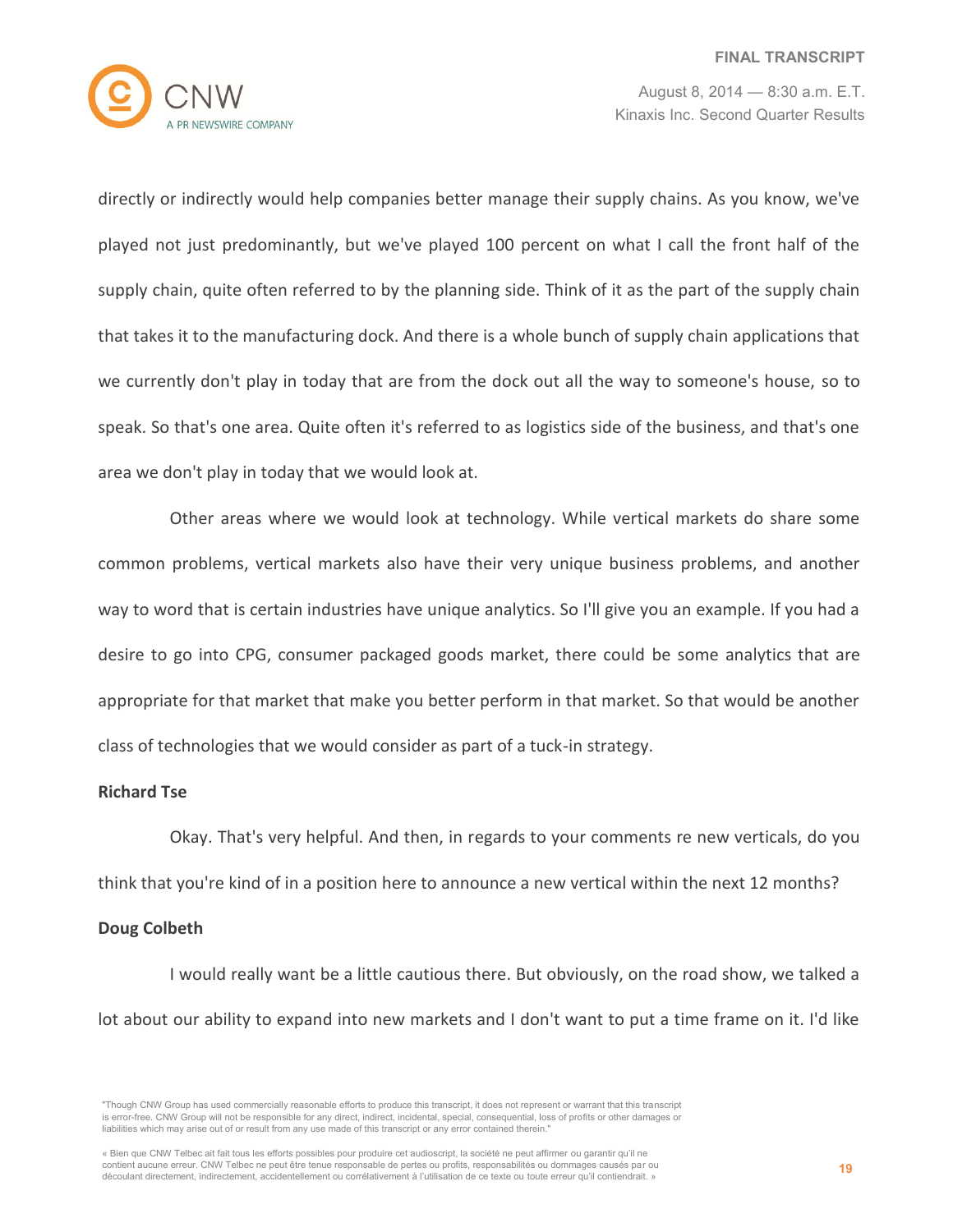

to be a little conservative there because, as you know, we've stated how long some of these sales cycles are. But when we're able to, we of course will let you folks know when there's been an initial success in a new vertical. I'll take you back to the discussion that we had on the road show about Ford. That was really—I look at that as an entry into a new vertical, into the automotive vertical. And as soon as we can report things like that we will do so.

# **Richard Tse**

Okay. Great. And then, just one last question here. I know the LAN expand strategy is a big part of what you guys are doing here. Do you guys—or can you share any metrics in terms of average annual contact value per customer just so we get a sense of what that growth is like? Thank you.

#### **Doug Colbeth**

Yeah. We don't—I'll tell you what, it's interesting. We have such a flexible model on the—I mentioned the discretionary pricing model in my comments. But one of the great flexibilities we have is we can enter an account at a relatively low subscription amount to penetrate the account faster. And depending on the landscape, we would do that. We also have opportunities where the initial business problem somebody wants to solve is a very large business problem. And the average transactions there, as we mentioned on the road show, can actually start out in excess of six figures a month. So that's the reason we don't really want to get into that because of the tremendous variability that and flexibility that we have at the entry level or when we initially penetrate a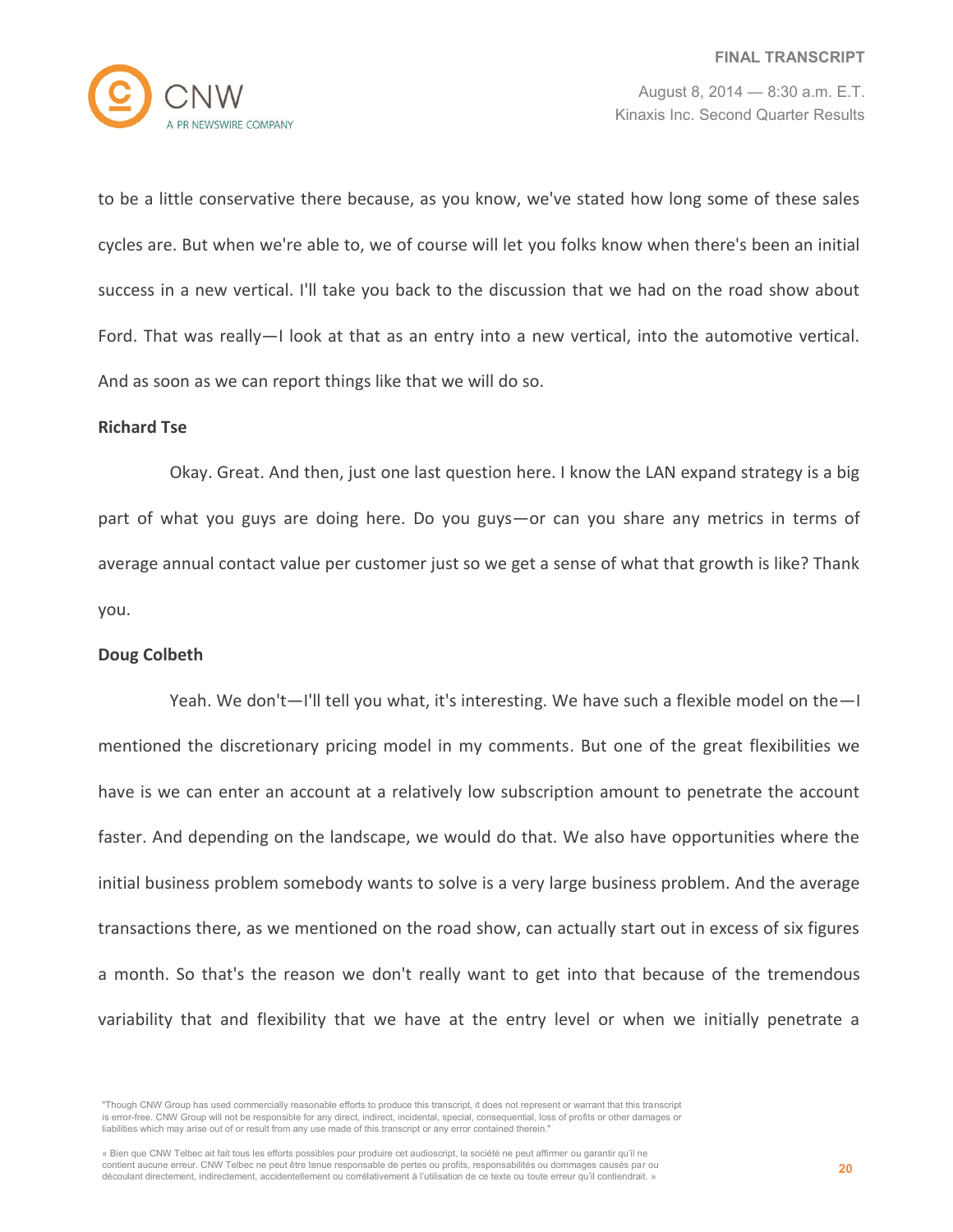

customer. So I think you can appreciate the variability. But more importantly, it's a real positive because it gives us the flexibility to enter accounts in ways that other vendors can't.

#### **Richard Tse**

Yeah. It makes sense. Thank you very much.

# **Operator**

Our next question comes from the line of Paul Treiber from RBC Capital Markets. Your line is open.

# **Paul Treiber** — RBC Capital Markets

Oh, thanks very much. I just wanted to clarify something on the outlook that you gave. You mentioned the 25 percent subscription growth. And then I think you said EBITDA margins at 20 percent. And I'm just looking back at the IPO documents and it looked like it was 25 percent. I'm just wondering if maybe I misheard or if there's—if it's not apples-to-apples between the 25 percent provided at the IPO?

#### **Richard Monkman**

No, Paul; it's Richard. So they're actually different time frames. So in the road show material, there was also a disclosure with regards to midterm targets. And midterm targets, we are still comfortable with the 25 percent EBITDA target. The reason being is that we continue to invest heavily right now in sales and marketing and also R&D as we discussed. We'll continue those investments but as the compound revenue growth kicks in, we do see a return to the higher

<sup>&</sup>quot;Though CNW Group has used commercially reasonable efforts to produce this transcript, it does not represent or warrant that this transcript is error-free. CNW Group will not be responsible for any direct, indirect, incidental, special, consequential, loss of profits or other damages or liabilities which may arise out of or result from any use made of this transcript or any error contained therein."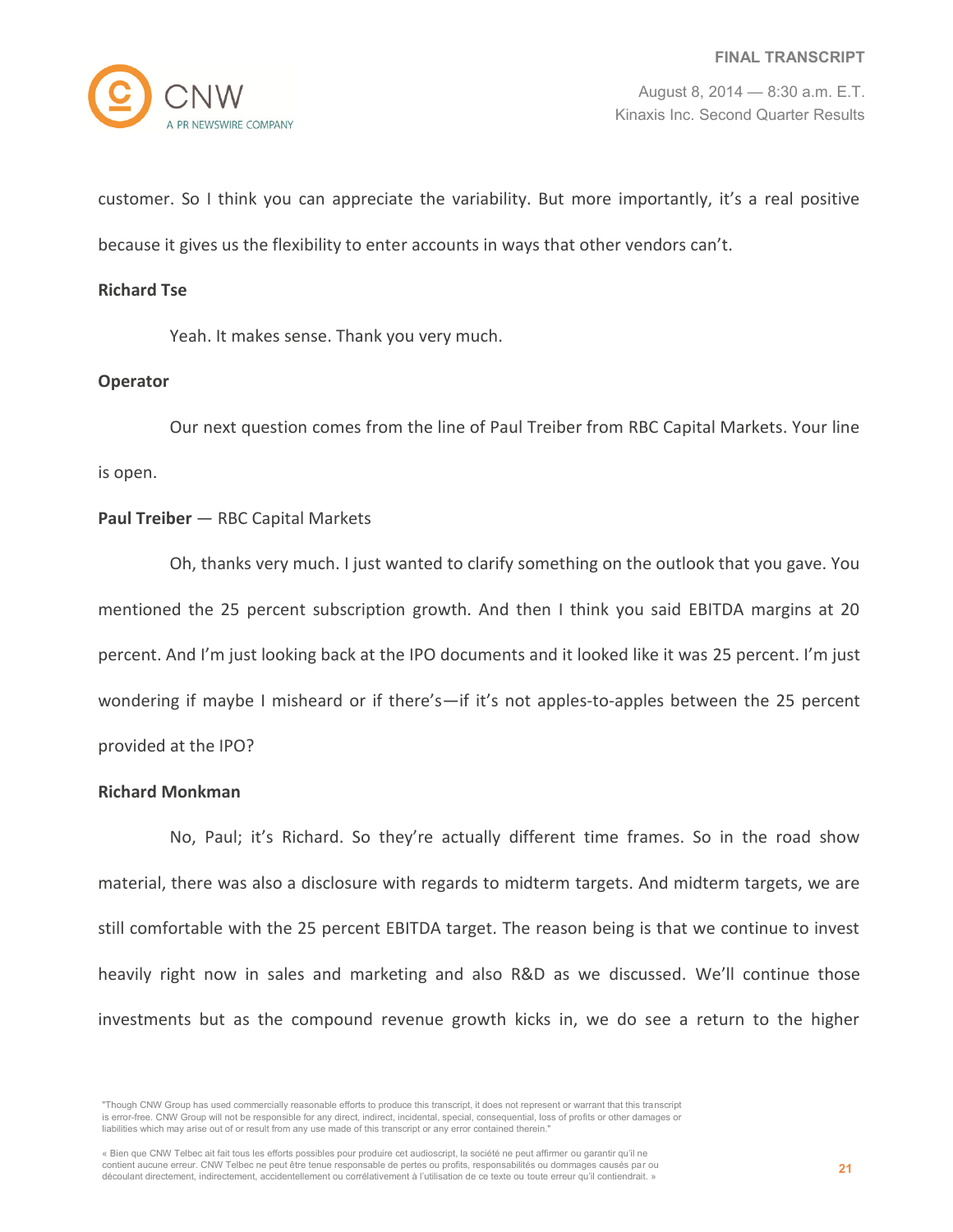

adjusted EBITDA margins. I was referring earlier in my comments to the near-term guidance which was for 2014. And so, it's really—you'll see a consistency as to what we've presented in the first half of the year.

#### **Paul Treiber**

Okay. That's good to clarify. Secondly, on gross margins. It looked like gross margins took a dip on the Professional Services mix and the data centre investments. Can you just elaborate on the nature of the data centre capacity expansion? And then typically in the past, how long has it taken you to ramp-up gross margins after expanding capacity?

# **Richard Monkman**

Sure. Well, the gross margin—well, the cost of goods sold is two elements: so it is the data centre and as well as the data centre team, and the service operations team, as well as the Professional Services organization. The Professional Services organization is actually heavily weighted in the cost of goods sold. We focus on making sure we have the right capacity. So part of that was expansion of the data centres. We actually have two to support that oncoming growth because we basically are able to turn a customer instance on immediately. There is also customer sorry, there's also data centre capacity for R&D projects that we've been expanding.

Professional Services: our team is first and foremost focused on subscription enablement, and then secondly, on customer satisfaction. So we have the opportunity to recruit some very talented folks. And again, we did so in anticipation of additional revenue. Our Professional Services

<sup>&</sup>quot;Though CNW Group has used commercially reasonable efforts to produce this transcript, it does not represent or warrant that this transcript is error-free. CNW Group will not be responsible for any direct, indirect, incidental, special, consequential, loss of profits or other damages or liabilities which may arise out of or result from any use made of this transcript or any error contained therein."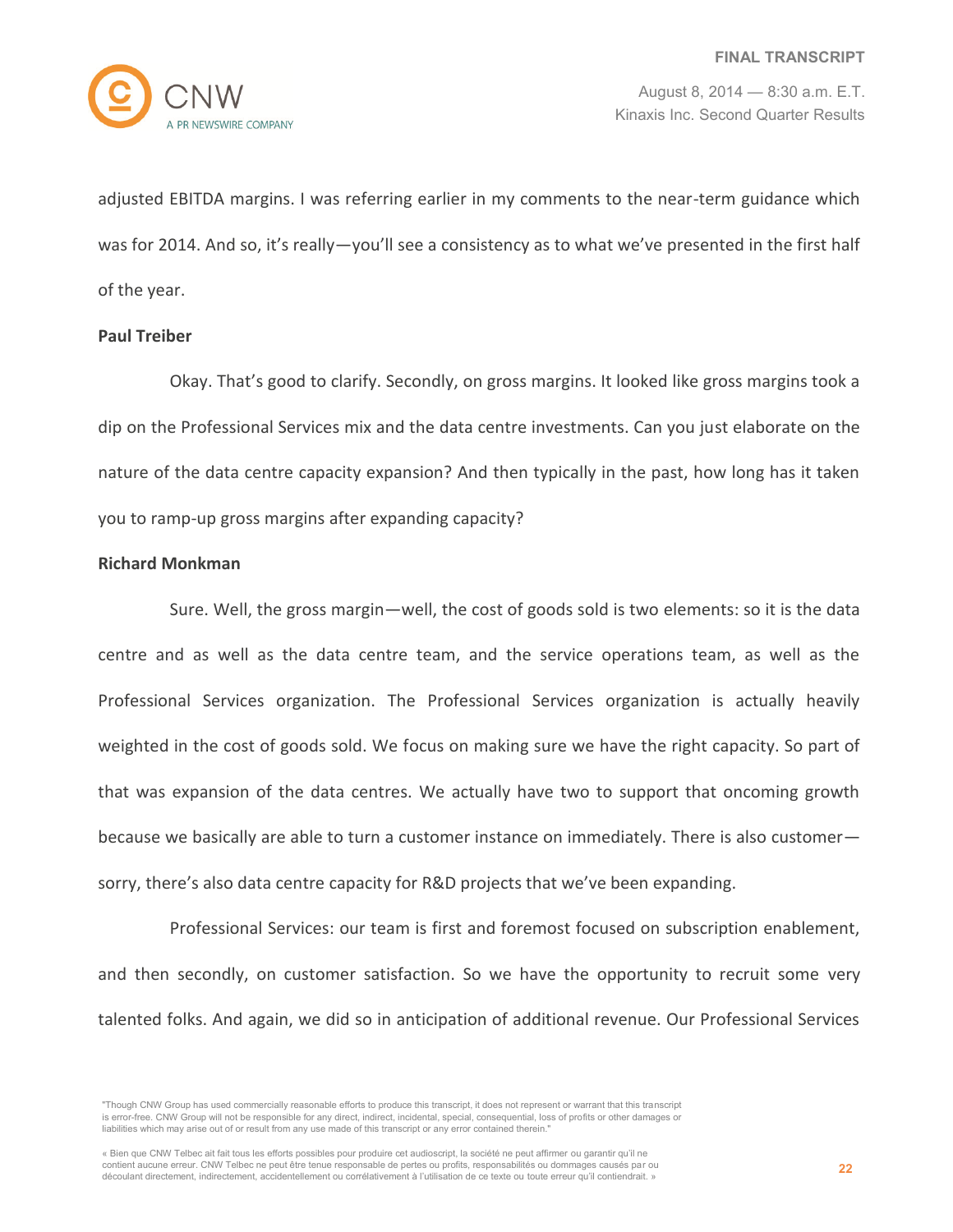

revenue does vary modestly quarter to quarter as it is time-and-materials type of project. Whereas, our cost structure is, as you can understand that sort of fixed or relatively step function. And so what you're seeing at sort of the 69, 70 percent gross margin target is just some variability on the timing of some of the Professional Services revenue, as well as the timing of those investments.

#### **Paul Treiber**

And then—oh, thanks, very much. And then on the Professional Services mix as a percent of revenue, I think in the longer-term target the view is is that subscription revenue as a percent will pick up here. Just in light of the headcount additions in Professional Services, should we expect like is that sort of a leading indicator for a higher pick-up in subscription revenue over time? And perhaps we should see the Professional Services drop back to a lower level?

#### **Richard Monkman**

Well the—so the mix is approximately sort of three-quarters on the recurring revenue front. And we do see that percentage increasing. That is one of our key goals. One of the key drivers there though, Paul, will be the continuing expansion of our partner base as more and more partners are coming on and the partners will be picking up some of that Professional Services related to the initial deployment. And so we see—we do see that longer-term expansion of subscription revenue as a percentage of our total revenue. But for the current year we believe it will continue to be in that approximately three-quarters range.

#### **Paul Treiber**

<sup>&</sup>quot;Though CNW Group has used commercially reasonable efforts to produce this transcript, it does not represent or warrant that this transcript is error-free. CNW Group will not be responsible for any direct, indirect, incidental, special, consequential, loss of profits or other damages or liabilities which may arise out of or result from any use made of this transcript or any error contained therein."

<sup>«</sup> Bien que CNW Telbec ait fait tous les efforts possibles pour produire cet audioscript, la société ne peut affirmer ou garantir qu'il ne contient aucune erreur. CNW Telbec ne peut être tenue responsable de pertes ou profits, responsabilités ou dommages causés par ou découlant directement, indirectement, accidentellement ou corrélativement à l'utilisation de ce texte ou toute erreur qu'il contiendrait. »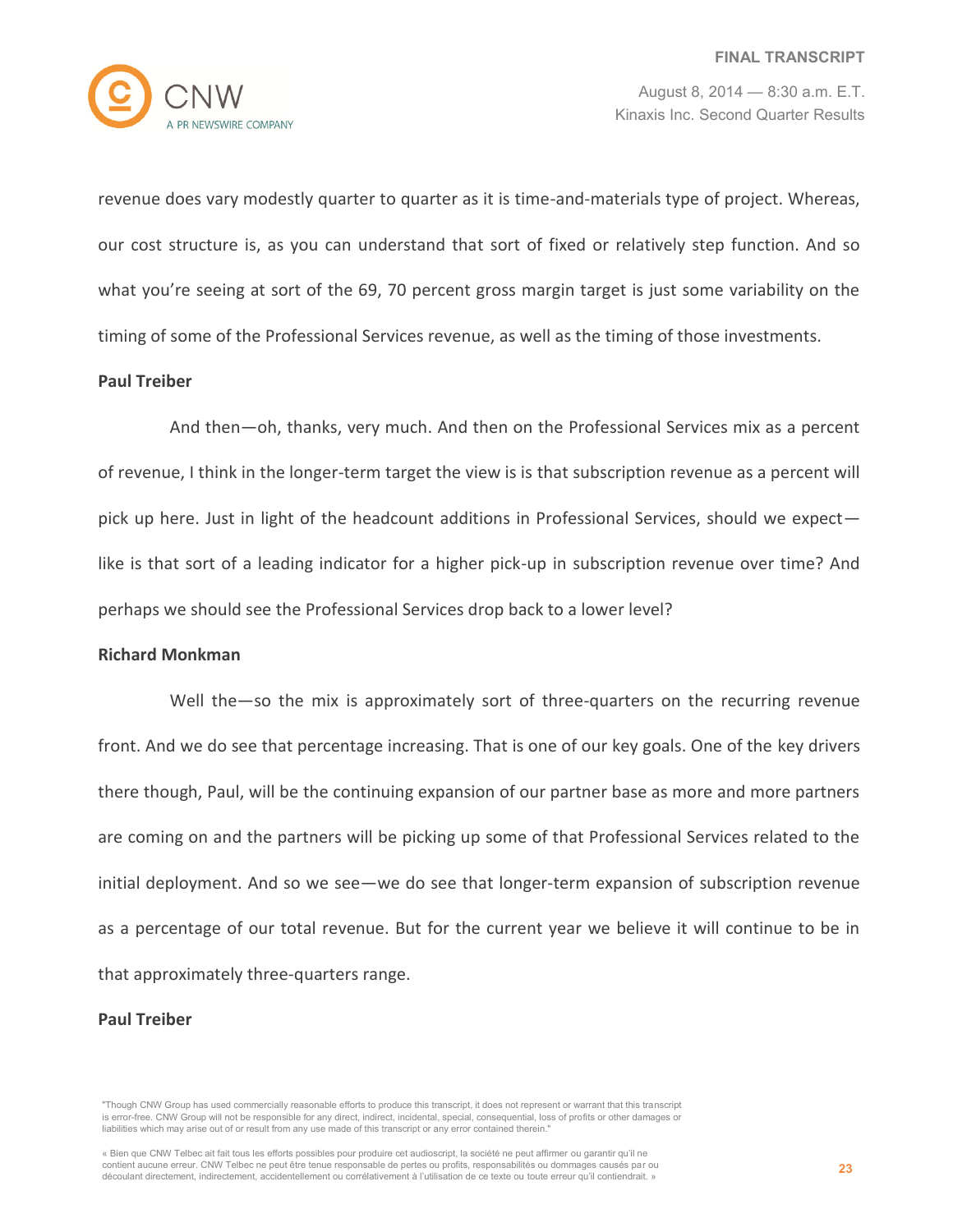

Okay. Thanks very much. I'll pass the line.

#### **Operator**

As a reminder, ladies and gentlemen, if you'd like to ask question, please press \*, then the number 1 on your telephone keypad.

And our next question comes from the line of Scott Penner from TD Securities. Your line is open.

# **Scott Penner** — TD Securities

It's an interesting one. I'm sure you don't manage to a number on the new product or new service introductions, but what sort of cadence can we expect on the application, the additions to the application areas? And then just how do you take your leads on what areas to add?

# **Doug Colbeth**

Yeah. This is Doug, Scott. Our cadence, if you look back the last, well I can go back almost what eight years, our cadence is really one to two new applications a year. Now remember, those have been organically developed inside our R&D Group. So I guess you could say one-and-a-half has been the cadence. So from an organic standpoint, I think that's what you could expect. Now I did mention should we do any tuck-ins those would be additional applications, and then over a period of time we would migrate those analytics into the RapidResponse platform. So the cadence could increase more but I wouldn't want to say that, that cadence would go beyond what it's been. Now the question—it's a great question—about which ones do we select, and we do a couple of things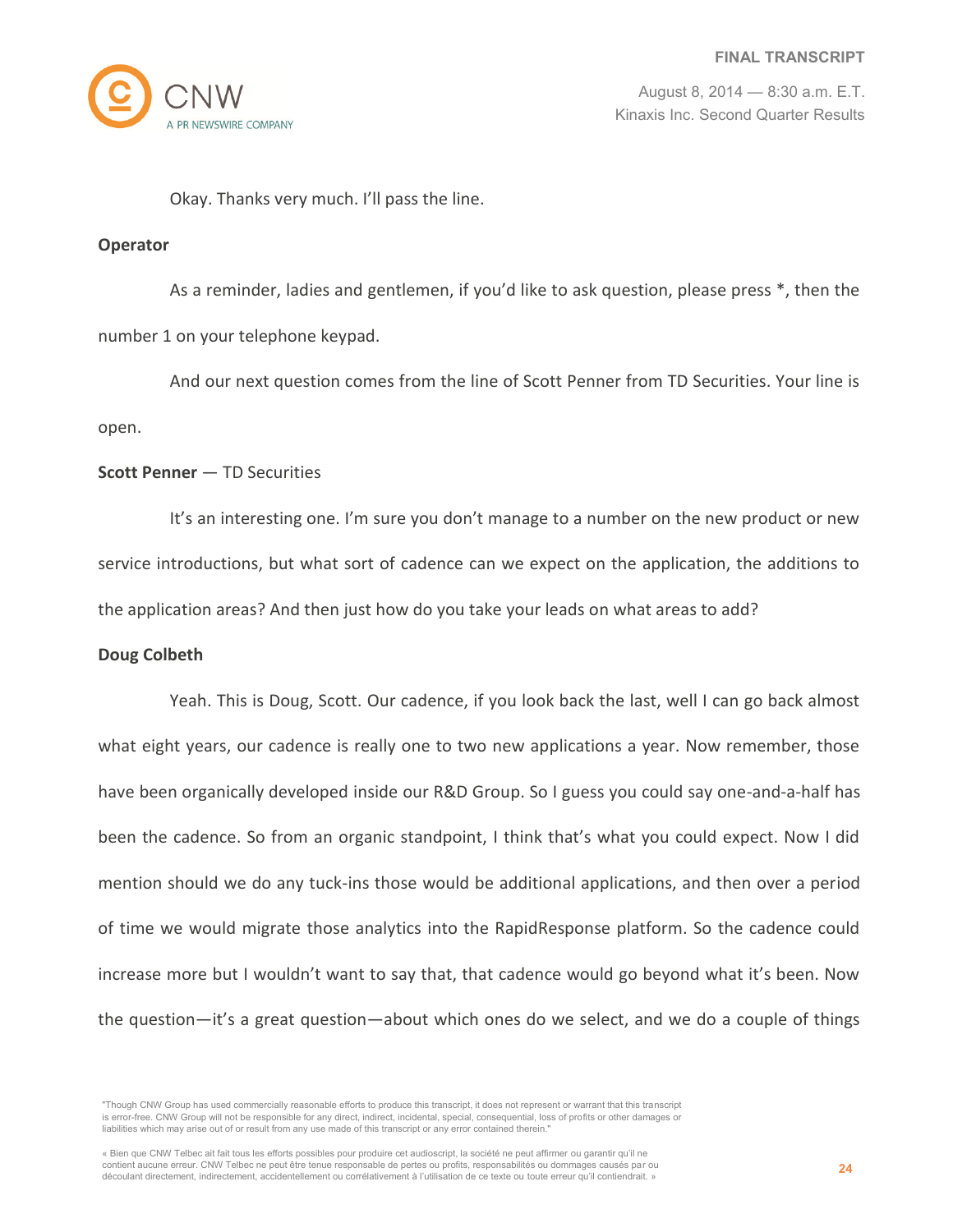

there. If it's an application that's specific to a vertical where we have some experience and we have some customers, before we build that application we essentially meet with other customers.

And you can imagine with our customer-intimate model, we have very regular meetings with our customers on the product roadmap. And we will talk to them about should we develop something like this? Is there of utilization to you? What's the value of this to your particular business? We gather that up. That's all part of the product management function that we transitioned into our Products Group last year. And then we try to make a determination of what that value is.

One of the big applications a few years ago that we added to the RapidResponse platform was Sales & Operations Planning. That was a very interesting one because many people had not considered that to be a Supply Chain Management application. We saw the tremendous synergy of Sales & Operations Planning being directly integrated with what we call real-time demand supply balancing.

So in that particular case we knew the value would be large. It was very hard to quantify. Even in collaboration with our customers, it was very hard to quantify what that would be for the Company, but we went ahead and built it and it's been one of the great decisions that we've made. So we use the customer base to help us determine, but not always. I mean if we think something will be of tremendous value because it's integrated with our Supply Chain Management platform, we would probably make the decision to go ahead and do that.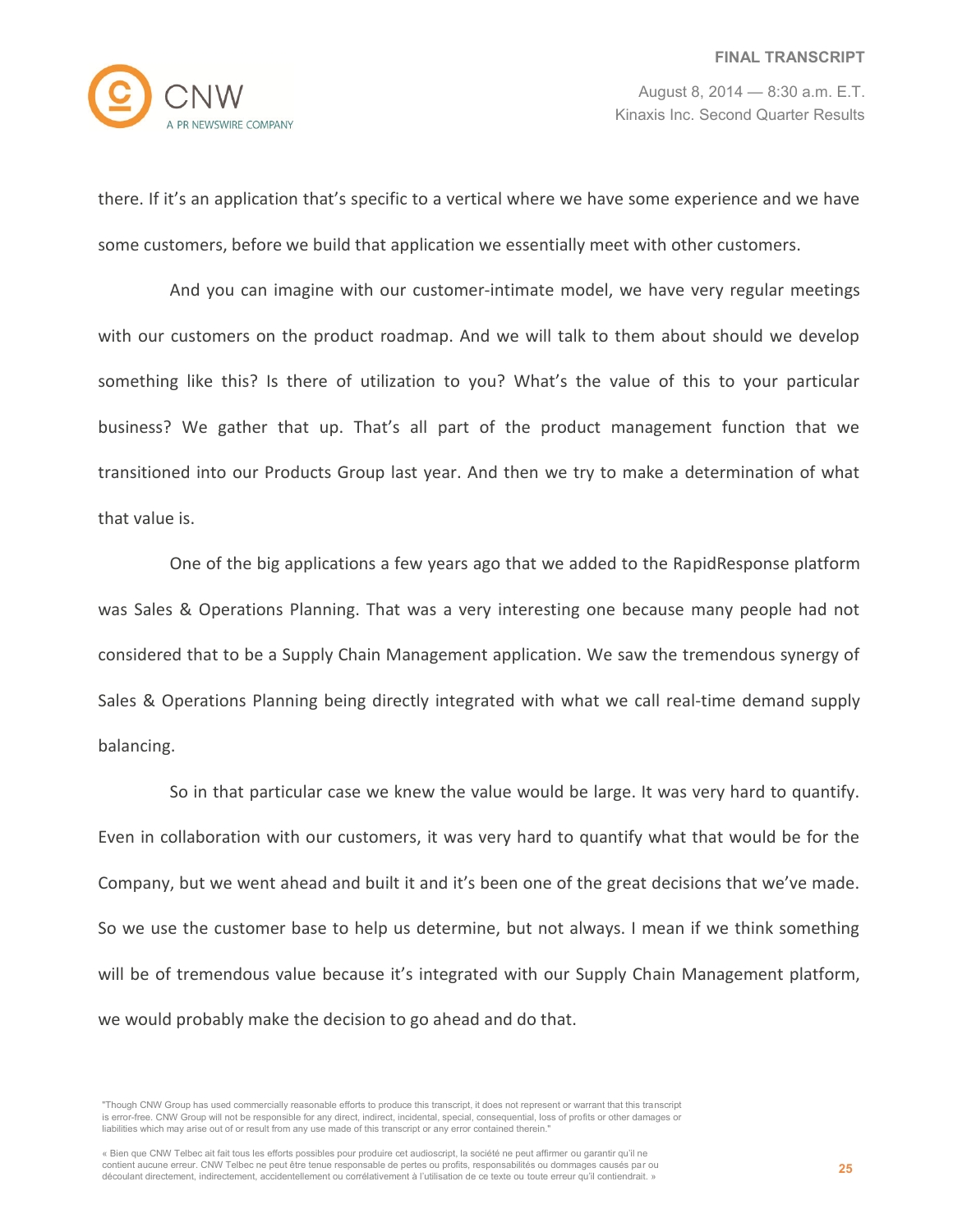

Now one other interesting thing about that question, internally we refer to our product development strategy as the Pac-Man strategy. And what we've done if you've watched our company over the last eight years, the supply chain software market is fascinating in that it has a lot of little segments inside of it.

Many of those segments are what I call micro markets. They could be 50 million to \$100 million markets if you look at them by themselves. And a lot of little companies in the supply chain software market have built good technologies for a micro market but they're not able to build an enterprise like Kinaxis has the ability to build because we took the time and effort and investment to build a platform. So we look at these micro markets; I'll give you one that we've already built is Inventory Optimization. So Inventory Optimization, there had been vendors out there building Inventory Optimization solutions. While you couldn't build a big company in that market, it's a perfect application to integrate with the RapidResponse platform. So we do look at the sizing of these micro markets as another input as to what we've built.

#### **Scott Penner**

Thank you, Doug. That's very helpful. Just one for Richard, and that is one the—just the CapEx side, minor question here to the—is it still kind of, for arguments sake, 4.5 million budget this year and 6 million next year or is that—have you been able to accelerate that at all?

# **Richard Monkman**

That's in line, Scott, with our expectations.

<sup>&</sup>quot;Though CNW Group has used commercially reasonable efforts to produce this transcript, it does not represent or warrant that this transcript is error-free. CNW Group will not be responsible for any direct, indirect, incidental, special, consequential, loss of profits or other damages or liabilities which may arise out of or result from any use made of this transcript or any error contained therein."

<sup>«</sup> Bien que CNW Telbec ait fait tous les efforts possibles pour produire cet audioscript, la société ne peut affirmer ou garantir qu'il ne contient aucune erreur. CNW Telbec ne peut être tenue responsable de pertes ou profits, responsabilités ou dommages causés par ou découlant directement, indirectement, accidentellement ou corrélativement à l'utilisation de ce texte ou toute erreur qu'il contiendrait. »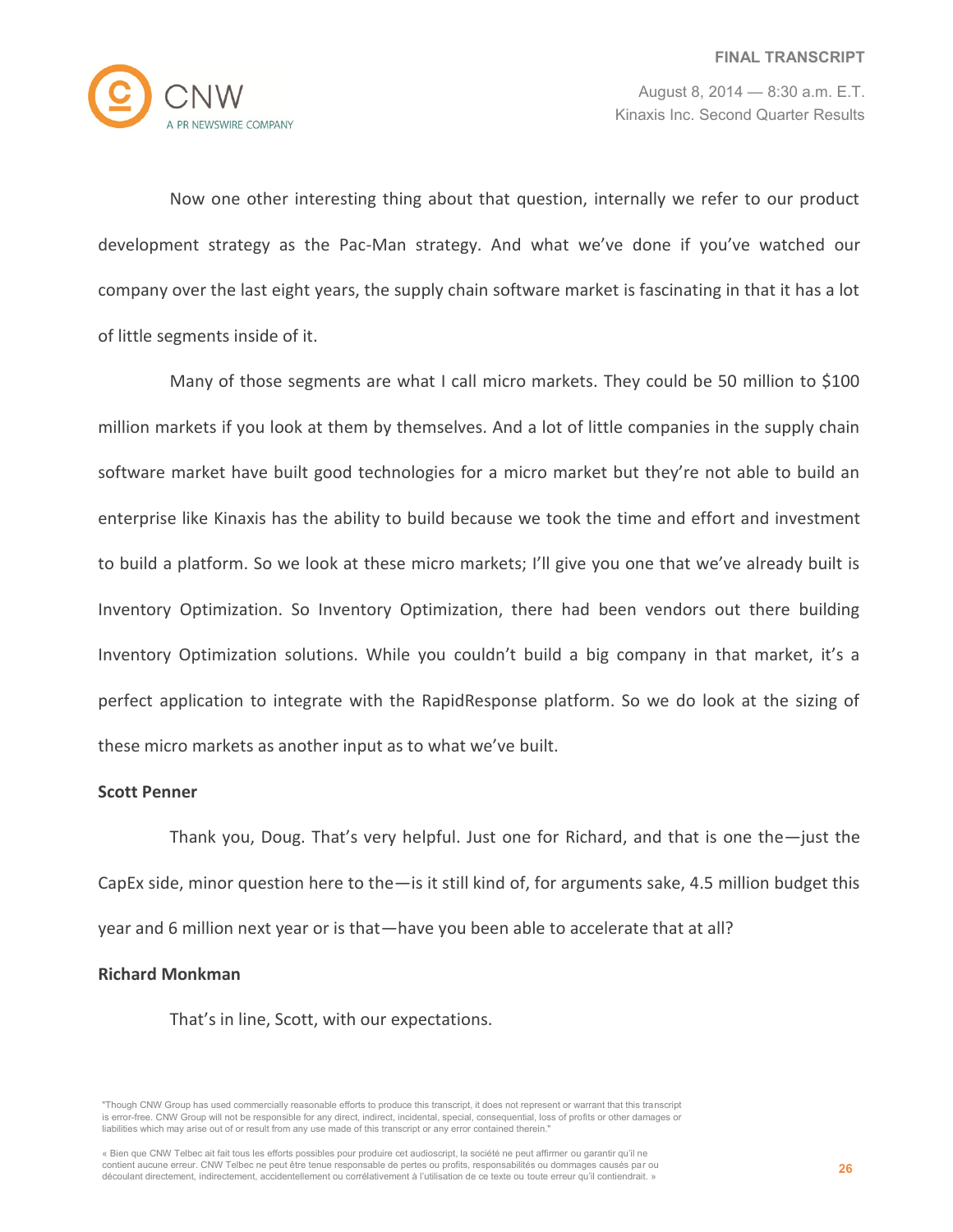

#### **Scott Penner**

Okay. Thank you, guys.

#### **Operator**

Our next question comes from the line of Kris Thompson from National Bank. Your line is

open.

# **Kris Thompson** — National Bank

Great. Thanks. Richard, when I look at the revenue by segment in Canada, it's down year

over year. Can we assume that the Pro Services heavy contracts that you talked about were located

in Canada?

# **Richard Monkman**

One of them was, correct. Yes. It was.

#### **Kris Thompson**

And the contract that you guys amended and rolled up was that also in Canada?

#### **Richard Monkman**

That is correct. Yes.

#### **Kris Thompson**

Okay. Great. And I don't know if I missed it, Richard, but did you mention…

# **Richard Monkman**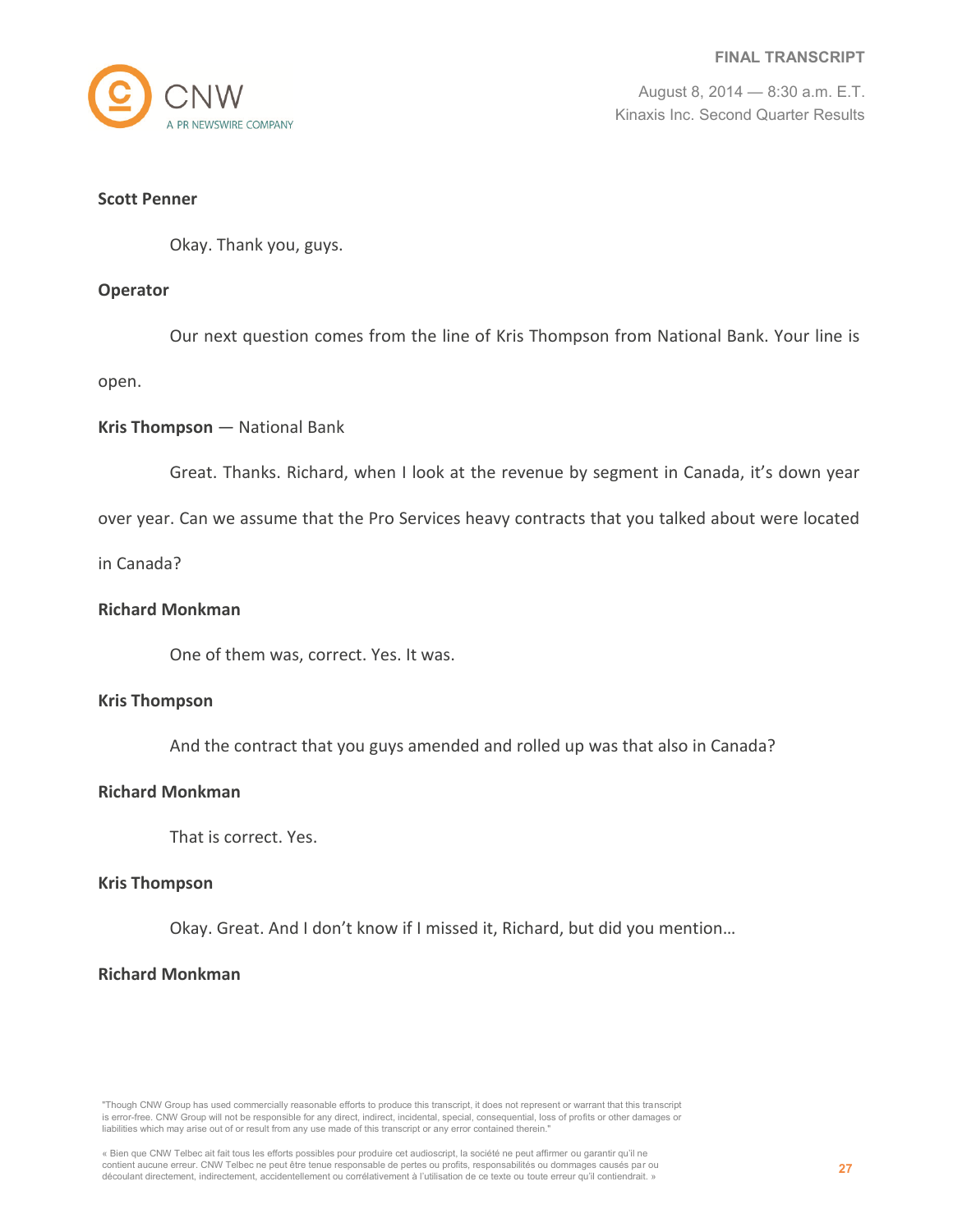

Sorry, Kris. If I could just clarify one, I wouldn't really characterize it as roll up. So again, what we did was we modified the term from three to two years and it was a prepayment.

#### **Kris Thompson**

Got it. And I don't know if I missed it but did you disclose the net revenue retention rate in

the quarter?

#### **Richard Monkman**

No, we did not disclose that. But it continues to be in line with our over 100 percent historic average.

#### **Kris Thompson**

Okay. Good stuff. Maybe in the G&A, Richard, is there any onetime IPO-related costs you can point out that we might want to modify and remove from the next quarter?

#### **Richard Monkman**

There were some costs related to the IFRS conversion. The majority of those costs were capitalized—sorry, the majority of the IPO costs were capitalized, the commission fees and legal fees, and so on. I anticipate you'll see a softening in some of the G&A. But we are also continuing to build the Company as a public company, and we'll be adding additional resources. And then there's just the growth of the business that we're supporting.

# **Kris Thompson**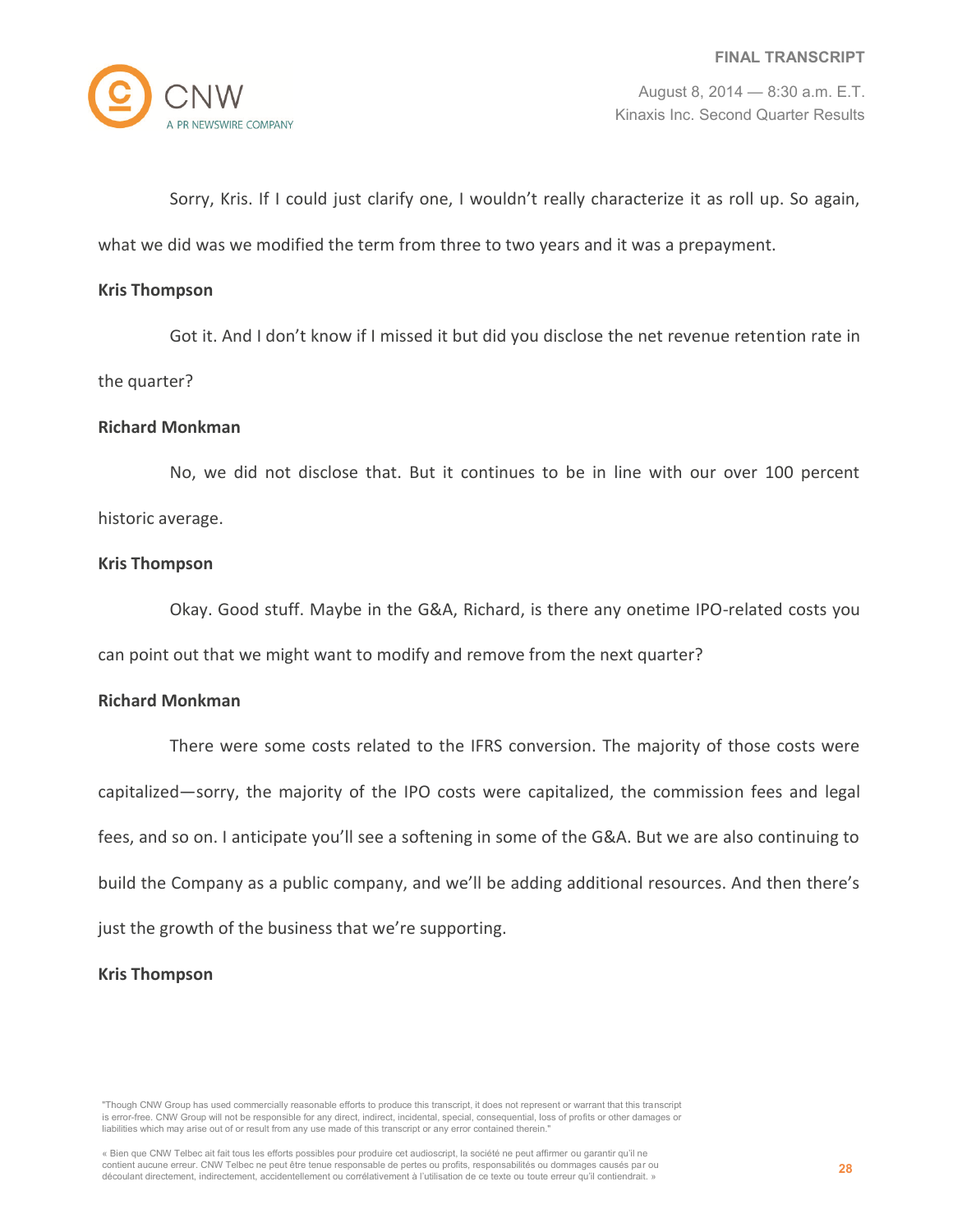

Okay. And my last one, for both Richard and Doug, just on the revenue from direct sales versus channel partners, can you disclose that in the quarter? And then, Doug, maybe you can just address your channel partner strategy if there's any updates there that you can talk about and highlight? Thank you.

# **Doug Colbeth**

Yeah. The contribution—I know I talk a lot about channel because it's one thing I'm very involved in and I think it's very strategic to the Company. But the channel partner contribution at this point is very consistent with what we talk about on the road show and it's a small portion of our total revenue. However, obviously we believe that that can and will increase over the coming years. And I look at it as very strategic because you want other people deploying your capabilities and you get tremendous leverage. You want to obviously to leverage their relationships where they have thousands of customers. So we're early in this process is—even so we talk about it a lot, we're early in this process and there's been no change in the level of contribution to the actual revenue lines.

Relative to the road show, which was not that long ago, there's no significant updates other than to say that I remain extremely confident based on some activities moving down the funnel. I'm very confident that you will see companies, large companies that include our capabilities as part of business services to their customers. So I'm very bullish on it.

# **Kris Thompson**

<sup>&</sup>quot;Though CNW Group has used commercially reasonable efforts to produce this transcript, it does not represent or warrant that this transcript is error-free. CNW Group will not be responsible for any direct, indirect, incidental, special, consequential, loss of profits or other damages or liabilities which may arise out of or result from any use made of this transcript or any error contained therein."